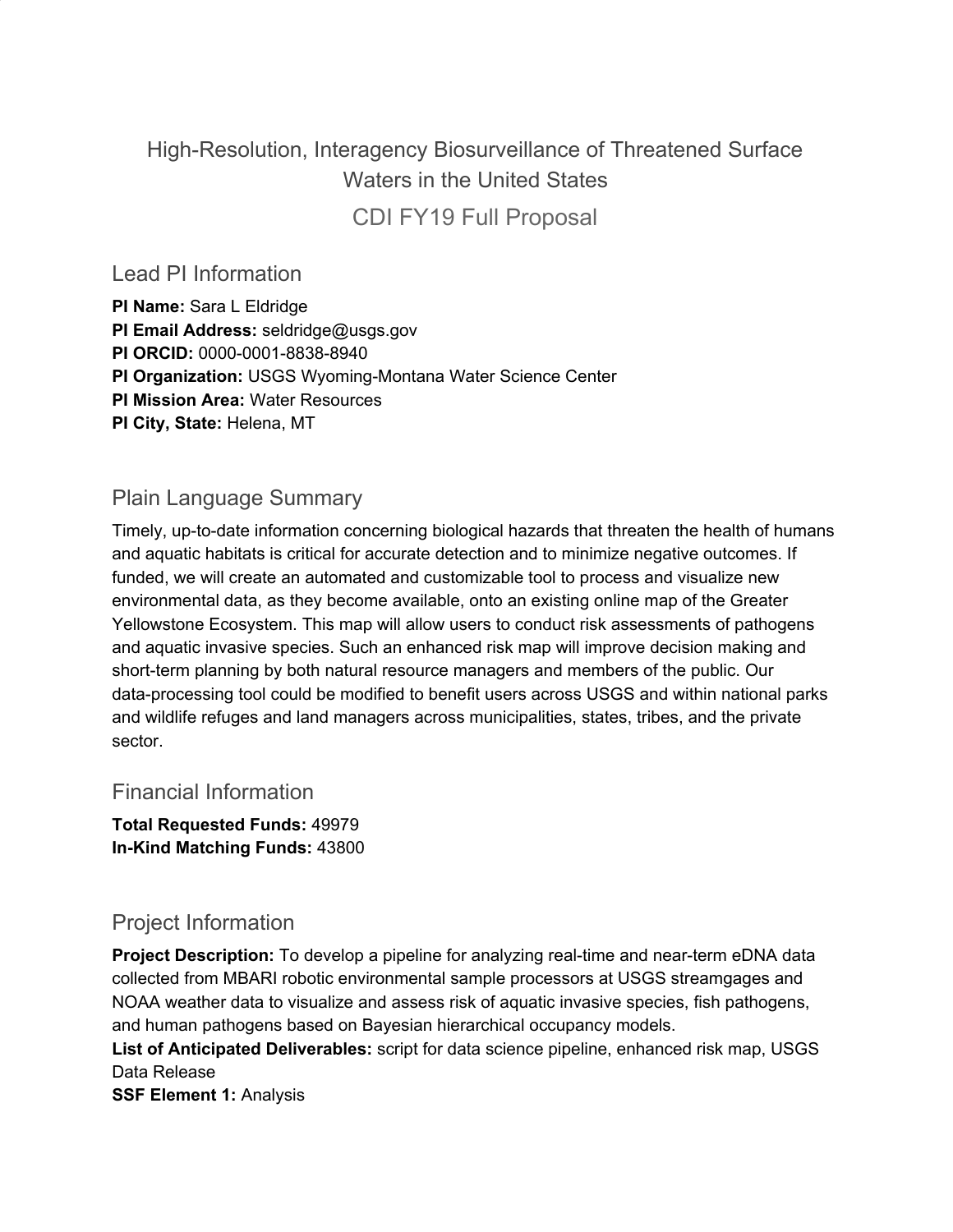## **SSF Element 2:** Processing **SSF Element 3:** Applications

## **Collaborators**

|              | <b>Name</b> | <b>City</b>    |    | <b>State Organization</b>                   |
|--------------|-------------|----------------|----|---------------------------------------------|
|              | Elliott     |                |    |                                             |
| <b>Co-PI</b> | Barnhart    | Helena         | MT | USGS WY-MT Water Science Center             |
|              | Adam        |                |    | <b>USGS Northern Rocky Mountain Science</b> |
| Co-PI        | Sepulveda   | <b>Bozeman</b> | MT | Center                                      |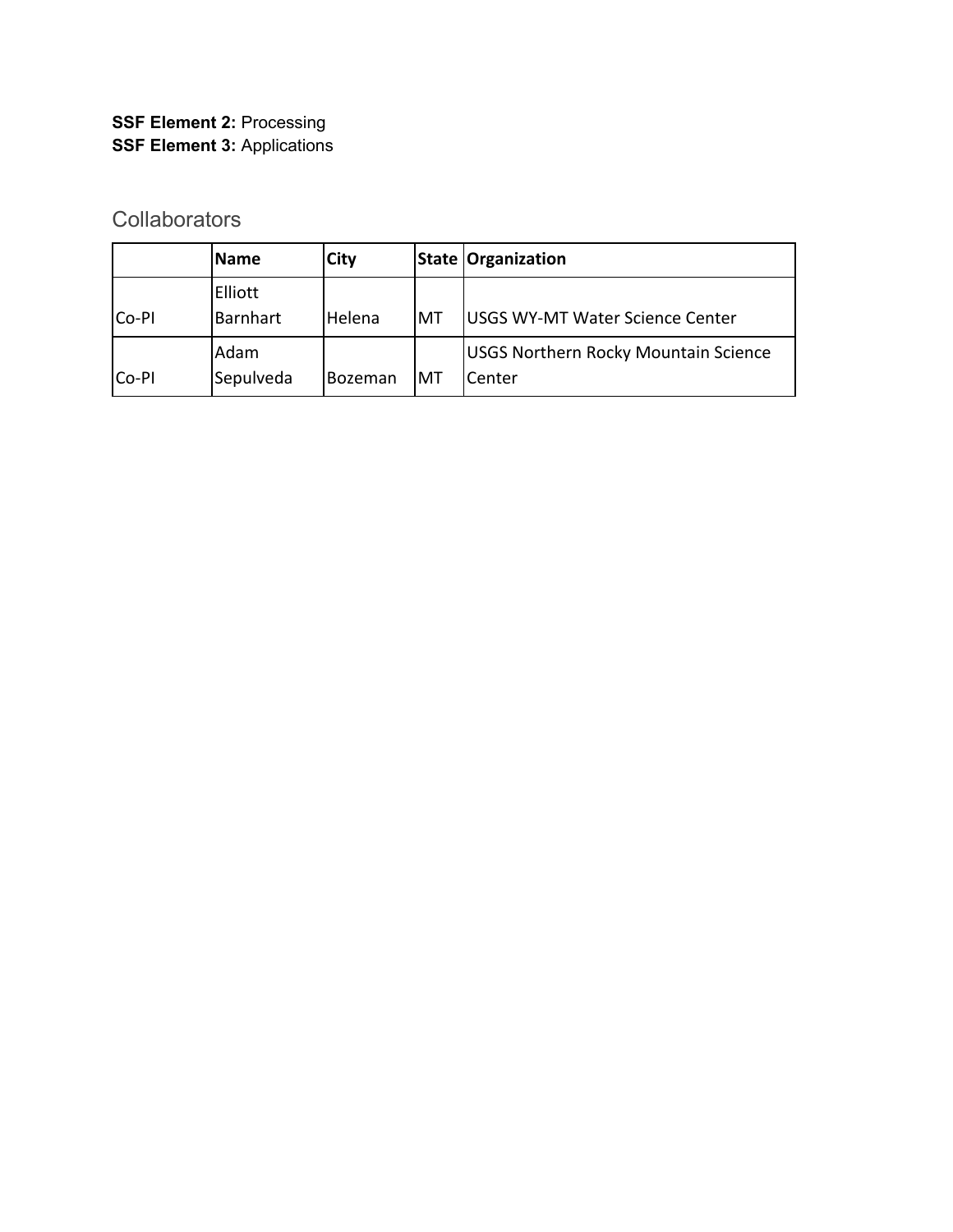#### **High-Resolution, Interagency Biosurveillance of Threatened Surface Waters in the United States**

#### **Plain Language Summary**

Timely, up-to-date information concerning biological hazards that threaten the health of humans and aquatic habitats is critical for accurate detection and to minimize negative outcomes. If funded, we will create an automated and customizable tool to process and visualize new environmental data, as they become available, onto an existing online map of the Greater Yellowstone Ecosystem. This map will allow users to conduct risk assessments of pathogens and aquatic invasive species. Such an enhanced risk map will improve decision making and short-term planning by both natural resource managers and members of the public. Our data-processing tool could be modified to benefit users across USGS and within national parks and wildlife refuges and land managers across municipalities, states, tribes, and the private sector.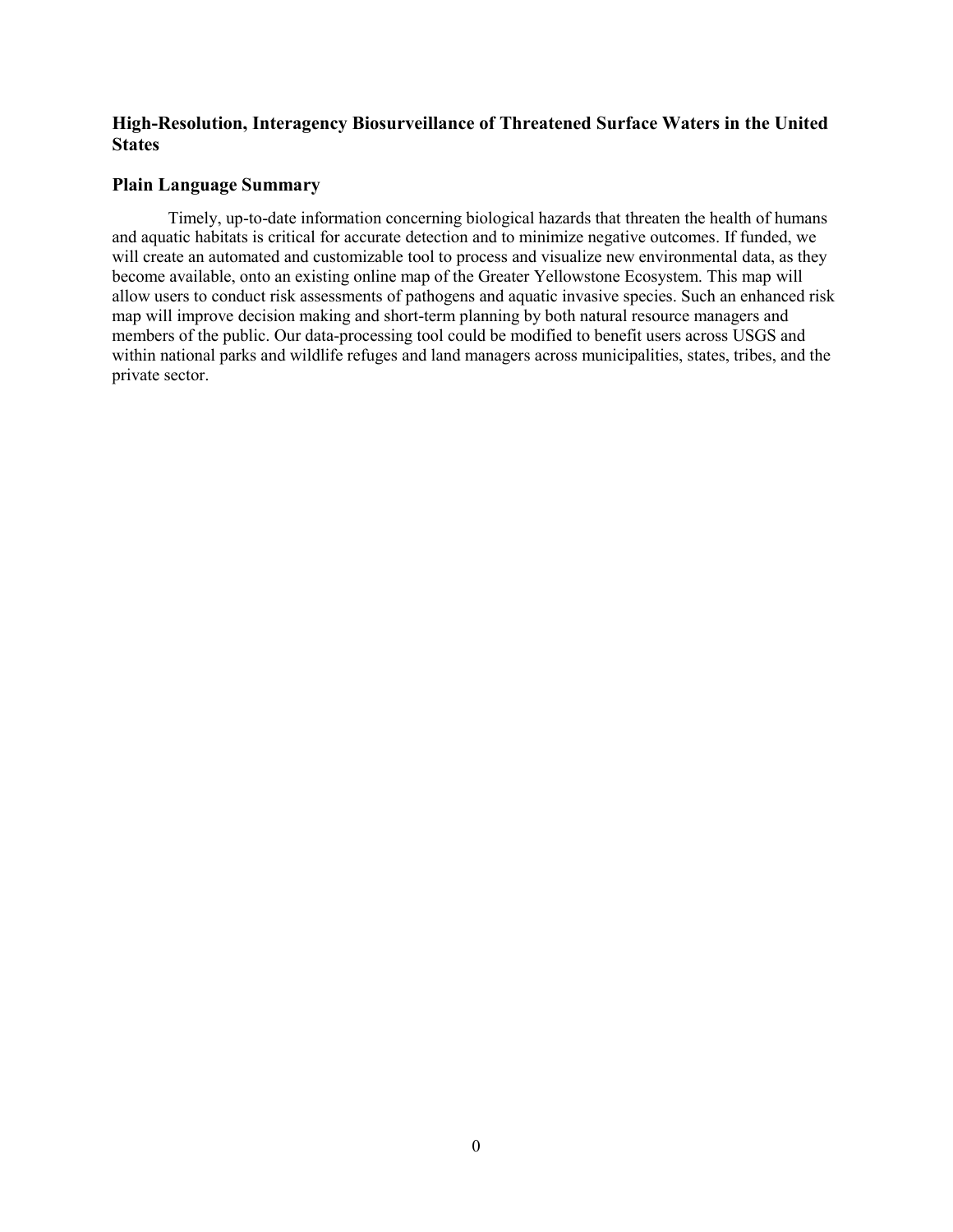#### **High-Resolution, Interagency Biosurveillance of Threatened Surface Waters in the United States**

#### **Proposal Narrative**

#### **Scope**

#### *Goals and objectives*

The goal of this proposed work is to develop a user-friendly script for processing large environmental datasets through sequential, chained steps (i.e., a pipeline), to conduct and visualize risk assessments of pathogens and aquatic invasive species (AIS) in threatened surface waters. We propose a Bayesian-based analysis of real-time and near-term NOAA weather data and environmental DNA (eDNA) data collected from robotic samplers at USGS streamgages to graphically visualize AIS and pathogen risk at the stream reach scale. The primary product will be a publicly-available digital map of the probability of AIS or pathogen presence in surface waters within the Greater Yellowstone Ecosystem, developed in cooperation with the Greater Yellowstone Coordinating Committee, that can be used to establish human health and ecological risk assessments. Additional products will include a documented workflow (pipeline) that can be applied across USGS, including Web Informatics and Mapping, the Nonindigenous Aquatic Species (NAS), and the StreamStats groups, and other agencies, and that will demonstrate the utility of the data science pipeline for general use in environmental biosurveillance. Key outcomes will be interagency data sharing for improved capacity for ecological forecasting and risk assessments of biological hazards and a data science pipeline to be shared with USGS and cooperators for integrating and visualizing similar data streams for various biosurveillance applications.

#### *Background*

Globally, aquatic ecosystems are threatened by multiple stressors, such as pathogens, invasive species, cyanotoxins, or harmful algal blooms. These stressors vary in distribution and intensity and are driven by human activities, climate change, and natural variabilities that affect ecosystems at different temporal and spatial scales. To support comprehensive, accurate assessments of complex ecosystem stressors, biological observations matching the scale and quality of *in-situ* physical and chemical measurements are essential. This need for high-resolution biological observations can be provided with applications of high-throughput environmental DNA (eDNA) detection techniques that generate vast pools of data relevant to interpreting changes in ecosystem health (Baird and Hajibabaei, 2012). Moreover, recent advances in high-performance computing, remote sensing, and geospatial tools have accelerated the adoption of integrated data streams requiring non-traditional analysis and visualization methods and the development of novel strategies for aggregating big data streams and disparate data types to study multiple stressors at the ecosystem scale and across different scientific disciplines. These diverse and often large data sources provide us with increased information at a resolution never previously realized (Dafforn and others, 2016; Van den Brink and others, 2016).

The opportunity now exists to develop a platform using genetic information for environmental monitoring at biologically-relevant scales, which is both time- and cost-efficient and that offers significant increases in the immediacy, accuracy, and quantity of information. In the early 2000s, the Monterey Bay Aquarium Research Institute (MBARI), a non-profit oceanographic research center, pioneered a portable robotic environmental sample processor (ESP), which collects and processes water samples *in-situ* and applies molecular probe technology remotely (Scholin and others, 2017). [\(https://www.mbari.org/technology/emerging-current-tools/instruments/environmental-sample-processor](https://www.mbari.org/technology/emerging-current-tools/instruments/environmental-sample-processor-esp/)[esp/\)](https://www.mbari.org/technology/emerging-current-tools/instruments/environmental-sample-processor-esp/). The ESP has been used to detect toxin-producing harmful algae such as *Alexandrium*, a cause of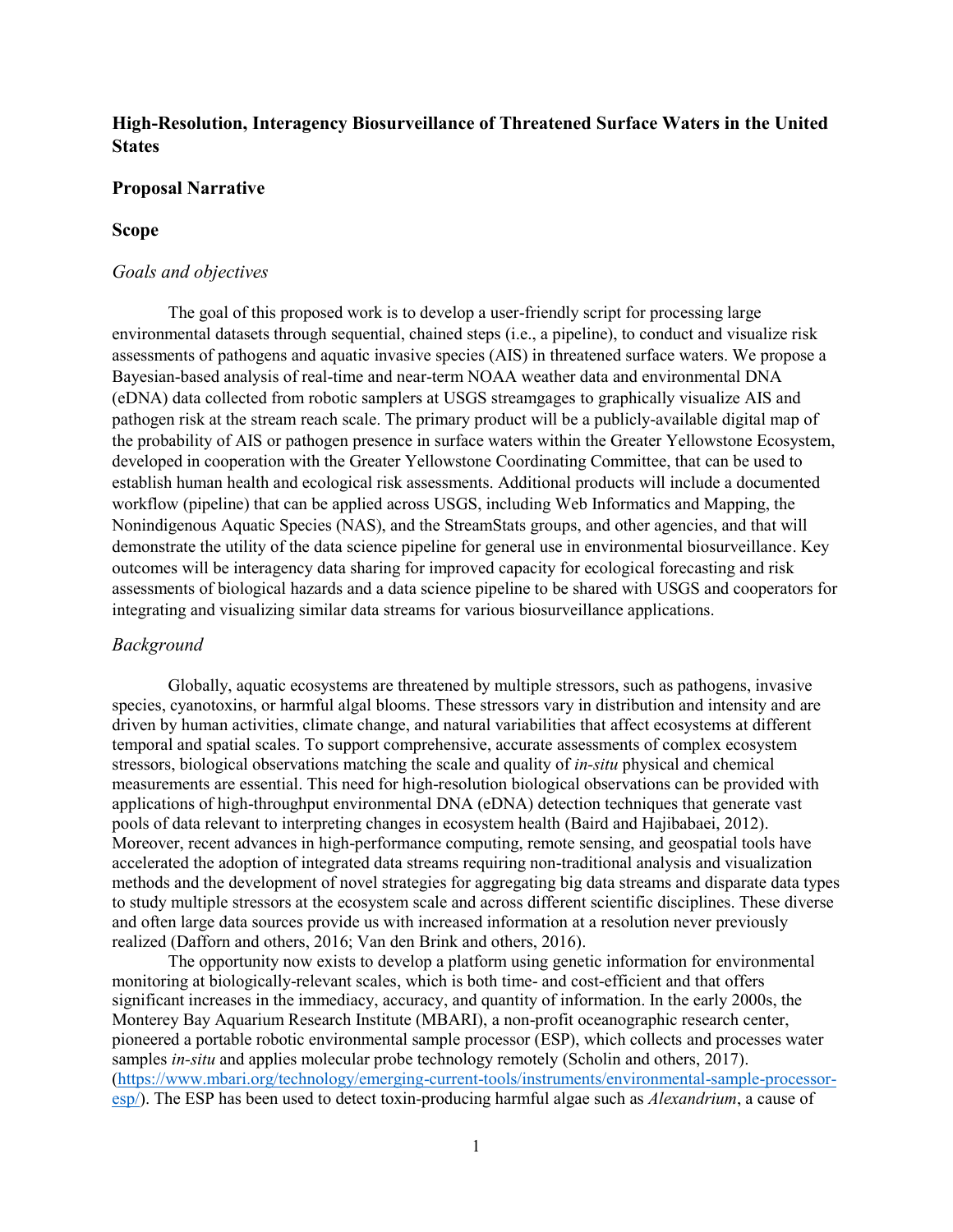paralytic shellfish poisoning, and *Heterosigma*, which is deadly to fish. NOAA is currently expanding the ESP capability to enable near real-time detection of bacterial species that are known human pathogens and indicators of fecal contamination (https://www.nwfsc.noaa.gov/research/divisions- /efs/microbes/harmful\_algae/esp.cfm).

Scientists from the USGS Wyoming-Montana Water Science Center (WYMT-WSC), USGS Northern Rocky Mountain Science Center (NOROCK), and the USGS Upper Midwest Environmental Science Center are collaborating with MBARI to incorporate ESPs at USGS stream gaging stations with the goal of providing near real-time DNA biosurveillance of U.S. rivers. The USGS is the Nation's leader in monitoring hydrologic conditions through its streamgage network (Olson and Norris, 2007). Integrating biosurveillance (AIS or pathogens) monitoring into the streamgage network in streams and lakes would provide real-time and near-term (5-30 days) collection of high-resolution physical, chemical, and eDNA datasets that can be used to create a near-term forecasting system for water resource quality and protection. As a test of using the MBARI ESPs at USGS streamgages, Elliott Barnhart (WYMT-WSC) and Adam Sepulveda (NOROCK) deployed second-generation ESPs at existing streamgages on the Yellowstone River adjacent to Yellowstone National Park in 2018. ESPs collected approximately 300 water samples every 3-12 hours for 42 days and preserved the filters. Samples were analyzed for the presence and quantity of *Tetracapsuloides bryosalmonae* (a myxozoan parasite of salmonid fish), invasive smallmouth bass, and *Escherichia coli* (a human pathogen). Results of these preliminary studies are building the foundation for establishing risk and early detection of disease, invasive species, and related water-quality issues, giving resource managers time to protect human and ecosystem health.

Occupancy models are the standard for analyzing presence-absence data to estimate the spatial distribution of a species (MacKenzie and others, 2018). These models are designed to predict the probability of detection, accounting for the possibility of detection errors, and they are useful for estimating the probability that an organism is present when it has not been observed or captured. Surveys of eDNA are designed to accommodate spatial or temporal heterogeneity in the occurrence of eDNA at a sampling location by the collection of multiple subsamples, because samples taken at the location occupied by a species may not necessarily contain eDNA of that target species. Therefore, presenceabsence predictions based on eDNA data are more complicated by the fact that multiple subsamples of target organism DNA taken at a given location are tested, and each subsample may detect the organism, if present, with some probability. Hence, eDNA data structure requires an additional level in the hierarchical model to account for the probability of detecting the target organism through PCR. The class of multiscale occupancy models, developed by Nichols and others (2008), provides a useful framework for the analysis of data collected in eDNA surveys, in that these models account for the multiple nested levels of sampling (Dorazio and Erickson, 2017) that characterize eDNA surveys. Also, the Bayesian approach to inference is useful when analyzing data collected in eDNA surveys because the primary targets of inference may include latent states of species occurrence. Also, predictions of species occurrence at unsampled locations may be needed, particularly when decisions related to the management or conservation of a species are required. As an added benefit, Bayesian models provide a tool for updating data interpretations in the evidence of new data. So, Bayesian analyses are ideal for generating models from continuous data streams.

To fully realize the potential of integrated high-volume eDNA and physical data streams offered by adding MBARI ESPs to USGS streamgages, thereby continually generating new data to add to knowledge from existing datasets, statistical methods and computational software for real-time biosurveillance and near-term forecasting are needed to ensure timely implementation of appropriate management responses. An emerging challenge in collecting, integrating, and interpreting big data streams is the development of reproducible workflows and modeling pipelines. Structuring work flow by producing a data science pipeline is crucial for translating large datasets into meaningful interpretations efficiently and cost-effectively and for model refinement. The primary components of a data science pipeline include data acquisition; data preparation, cleaning (address missing or erroneous data), and quality-assurance evaluation; data exploration and visualization to identify significant patterns or trends; data modeling; interpretation; and model refinement. A flexible and customizable data science pipeline is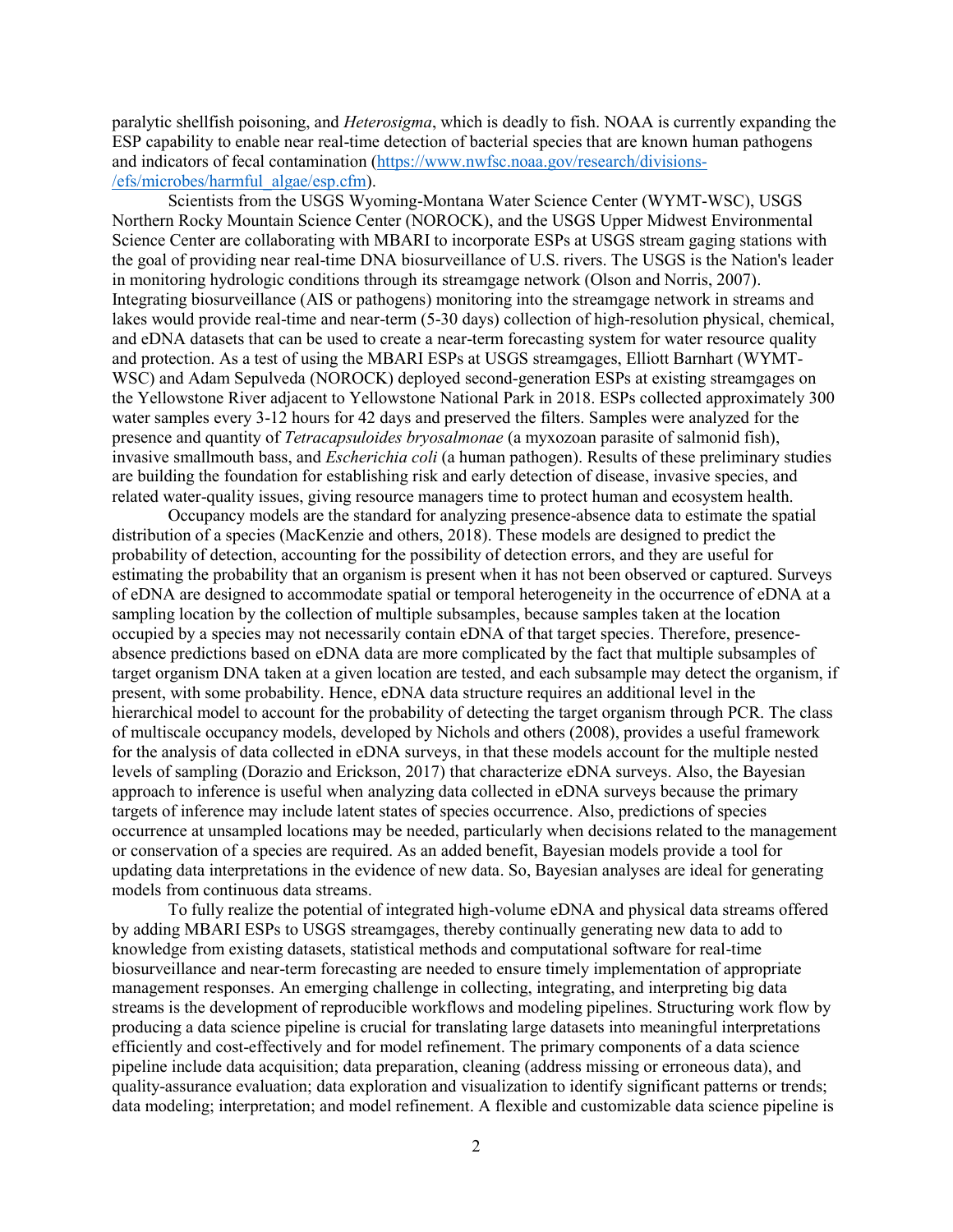a simplified, reproducible, and effective means for adding new data to existing analyses following each sampling event for continual model refinement, improved accuracy of results, and greater predictive power, which gives resource managers the most up-to-date, high-quality information. Machine learning and evaluation methods can further enhance the predictive power of models through algorithms and statistical tools that build mathematical models to make predictions or decisions without being explicitly programmed to perform the task (Koza and others, 1996).

A critical component of the data science pipeline is translating data streams into functions with broad user access through data visualization tools. Data visualization in the form of interactive maps or a graphical user interface makes complex datasets more easily understandable, facilitates communication to more diverse data users, and bolsters informed decision making. Data visualization is currently used in risk assessments for AIS introduction at the stream reach scale in the Greater Yellowstone Ecosystem (GYE) with the USGS Greater Yellowstone Aquatic Invasive Species Explorer web interface [\(https://gagecarto.github.io/aisExplorer/\)](https://gagecarto.github.io/aisExplorer/). GYE managers currently use this web interface for prioritizing biosurveillance efforts, but more work is needed to upscale the interface to include relevant eDNA, river flow, and weather data streams.

#### *Relevance to Departmental, Bureau, and CDI Priorities*

This proposed study represents an interdisciplinary collaboration to leverage existing resources to improve access and functionality of existing data streams by creating a novel, but proven and customizable, method for analyzing and interpreting eDNA, streamflow, and NOAA weather datasets to inform resource managers and the public of the risk of AIS, pathogens, and other surface water hazards. Understanding and predicting invasive species is a key Departmental priority, and this proposed work is directly relevant to the USGS Director's FY18 Bureau Annual Guidance related to "Integrated Predictive Science Capacity," to "develop and deliver powerful new products and services that provide: 1) vulnerability detection and assessment, 2) prediction and forecasting, 3) early warning, and 4) decision support at the scale of decisions." The study report titled, "Future Water Priorities for the Nation: Directions for the U.S. Geological Survey Water Mission Area" (National Academies of Sciences Engineering and Medicine, 2018) highlighted the transcendent nature of eDNA and calls for improved analysis and visualization tools. The report also stresses that data analytics, such as the development of a data science pipeline to analyze eDNA and related data, also will be a critical area to "support improved scientific understanding, development of improved water quality models, and interdisciplinary model integration."

This proposed work also is closely aligned with the CDI Science Support Framework (SSF; [https://my.usgs.gov/confluence/display/cdi/CDI+Science+Support+Framework\)](https://my.usgs.gov/confluence/display/cdi/CDI+Science+Support+Framework) through the application of novel computational and analytical technologies. Our development of a data science pipeline and visualization of the data with a risk assessment map conceptually flows vertically through the SSF from a base of Monitoring and Assessment to Knowledge of Earth Systems, including aspects of Data; Processing, Analysis, and Sharing within the Scientific Data Life Cycle; to Web Services; Applications; and Information.

Further, this proposal aligns with the FY19 Topical Emphasis described in the current CDI Request for Proposals. Specifically, the CDI executive sponsors are encouraging proposals that address development of "tools and methods for biosurveillance of emerging invasive species and health threats." This will be the primary outcome of the study proposed here.

#### *Outcomes and Deliverables*

Development of a user-friendly, documented pipeline for processing MBARI ESP eDNA data, USGS streamgage data, and NOAA weather data through sequential, chained steps, and delivering risk assessments of pathogens and aquatic invasive species (AIS) in cooperation with key stakeholders is highly relevant to Departmental and Bureau priorities as described above. The methods, workflow, and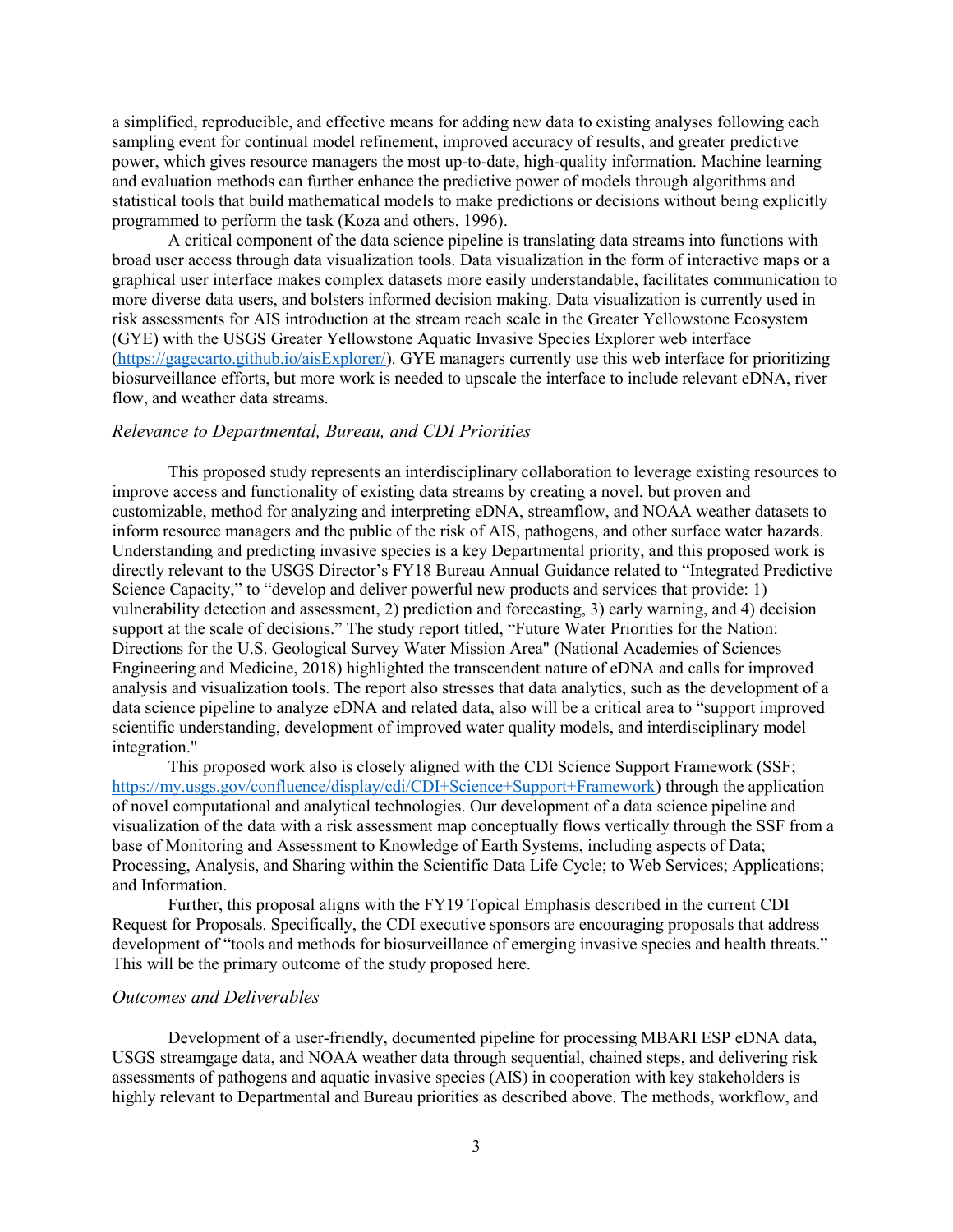data integration and visualization framework are scalable and transferable, with acceptable modifications, to other aquatic plant, animal, or microbiological species for which eDNA detection methods have been developed and at local to national scales where mapping and forecasting are required. If funded, the work proposed here will focus on invasive species, a fish pathogen, and a human pathogen. But, the resulting data science pipeline may be customized for use in other applications, such as detection and monitoring of harmful algal and cyanobacterial blooms (HABs), zoonotic disease vectors (mosquitos, ticks), and their relationship with human health and safety, natural resource monitoring and assessment, and associated processes, such as climate change.

Anticipated deliverables include: 1) a pipeline for incorporating eDNA and NOAA weather data visually onto the Greater Yellowstone Ecosystem AIS Explorer map (https://gagecarto.github.io- /aisExplorer/) as these data become available to guide early detection of AIS and pathogen exposure risk, 2) a USGS Data Release and journal publication describing the pipeline steps for data acquisition, data preparation, data exploration, statistical analyses, and visualization, and 3) a formal presentation at the CDI workshop and presentation(s) during the monthly CDI conference calls with the goal of training and encouraging others seeking to implement the pipeline for similar biosurveillance projects. We also will collaborate with the USGS Web Informatics and Mapping, the Nonindigenous Aquatic Species (NAS), and the USGS StreamStats groups to enable them to integrate this pipeline in their online map resources.

#### **Technical Approach**

We propose to develop, implement, and document a pipeline, a user-friendly script of sequential, chained steps, to conduct and visualize risk assessments of pathogens and aquatic invasive species (AIS) in threatened surface waters using eDNA data collected from MBARI ESPs deployed at USGS streamgages, streamgage data (i.e., flow dynamics), and relevant weather data from nearby NOAA weather stations. Specific eDNA targets will include *T. bryosalmonae*, invasive smallmouth bass, and *E. coli* in samples collected from the Yellowstone River in 2018. Besides eDNA, the MBARI ESP also can collect samples for chemical analyses, so our proposed pipeline may be customized for use with different data types, such as algal and cyanotoxins or other chemical hazards. The overall workflow steps are as follows: 1. synthesize eDNA data, streamgage data, and weather station data; 2. employ USGS Bayesian hierarchical occupancy modeling to estimate target DNA detection probabilities and identify relations between eDNA and other data streams; 3. use forecasted streamgage and weather station data to predict eDNA occurrences and compare these results with observed values; 4. create a pipeline (defined process of sequential steps) to incorporate eDNA data, streamgage data, and weather station data into on-line visualization tools in cooperation with the Greater Yellowstone Coordinating Committee (state and federal land and natural resource managers) using observed and predicted eDNA occurrences as a function of streamgage and weather data; and 5. create and document a pipeline for automating these steps to process incoming data based on CDI Community of Practice standards.

Using the dataset from approximately 300 eDNA samples collected by MBARI's EPSs at two USGS streamgage sites on the Yellowstone River in 2018, we will develop spatiotemporal, multiscale occupancy models to identify how changes in streamflow dynamics and weather data are associated with the prevalence of our selected eDNA targets. These models will include parameters that specify the probability of target occurrence at study locations and conditional probabilities of occurrence in the collected samples. Model fitting procedures and assumptions will be similar to those described in Dorazio and Erickson (2017). Briefly, results of eDNA presence-absence determinations by qPCR will be used to compute detection matrices. We will then use a new, computationally expedient, R package (unnamed) (R Core Team, 2017), recently developed in collaboration with Montana State University (MSU), to fit multiscale occupancy models without, then with, the covariates listed in **table 1** using Bayesian computation methods. A basic multiscale occupancy model is already implemented in the R package described in Dorazio and Erickson (2017), but real-time surveillance and forecasting require faster computation and the ability to handle spatial and temporal components. Moreover, the Dorazio and Erickson (2017) package is no longer updated, because the lead investigator has retired. Our new R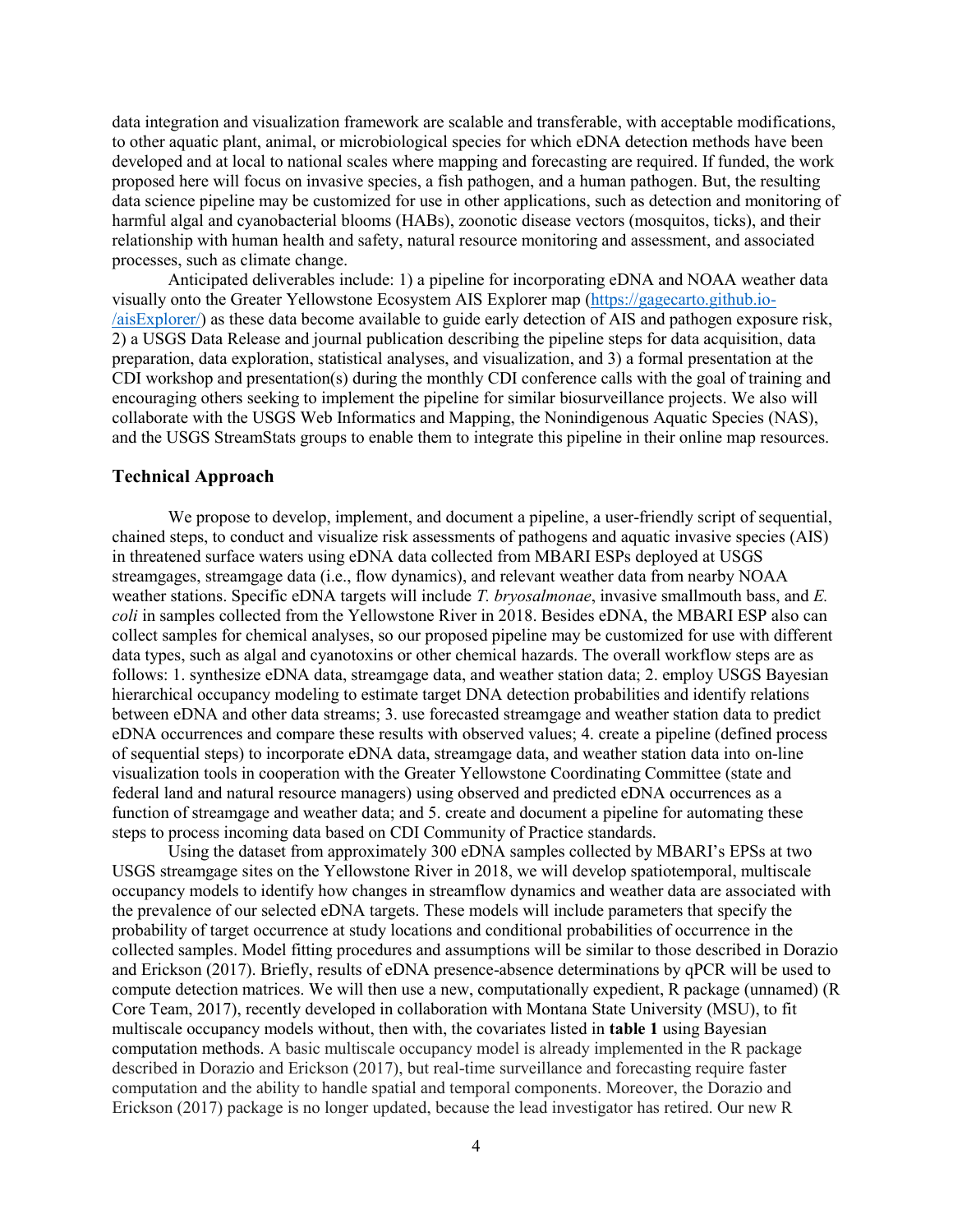package is based on a specific Markov chain Monte Carlo algorithm (Brooks and others, 2011), so that all calculations can be completed in R without need of additional software. Estimated relations between the probability of eDNA target occurrence in samples and the covariates can then be assessed. Given that our eDNA targets are aquatic organisms, we will fit linear regressions of water temperature as a function of air temperature from NOAA weather stations using the weekly average data as described in Al-Chokhachy and others (2013) for the Yellowstone River. Our new R package also enables model comparisons and predictions, so we will compute estimates of eDNA occurrence or detection probabilities for each target, location, and sample, and evaluate the models' predictions of eDNA occurrence as a function of covariate data streams. Comparisons between predicted and observed values during on-going field data collection, and across different environmental and hydrological conditions, will enable continual model refinement. We also will conduct sampling design power analyses, so that stakeholders can clearly assign confidence to any decisions based on past, current, and incoming eDNA data.

With our eDNA occurrence predictions, we will display near real-time and near-term risk assessments in a graphic-user interface format based on discussion and feedback from the Greater Yellowstone Coordinating Committee (GYCC). One option for data visualization will be to integrate our results with the USGS AIS explorer [\(https://gagecarto.github.io/aisExplorer/\)](https://gagecarto.github.io/aisExplorer/), which shows invasive species introduction risk in the Greater Yellowstone Ecosystem. Individual data streams and a composite risk assessment based on these data also can be presented to users with an R-based Shiny app, an interactive analysis and visualization web tool (Chang and others, 2018) that functions similarly to the NOAA HAB forecast maps and USGS StreamStats website (Ries and others, 2008). These tools will show users the observed versus expected occurrences of eDNA targets as a function of current streamflow and weather conditions.

The key component of this proposed work is to structure the workflow described above into a flexible, customizable, and fully reproducible data science pipeline for automatically incorporating new data into our occupancy models following each eDNA sampling event. We propose to model our pipeline after that used by the NOAA Great Lakes Environmental Research Laboratory, which combines *in situ* microcystin monitoring data (collected by MBARI ESPs), twice-weekly forecasts for *Microcystis* blooms as shown on the Lake Erie HAB Bulletin, and the Experimental HAB Tracker forecasts (https://www- .glerl.noaa.gov/res/HABs\_and\_Hypoxia/habTracker\_about.html).

| <b>MBARI ESP eDNA data</b> |               | <b>USGS</b> streamgage data |               | <b>NOAA</b> weather data |                                |
|----------------------------|---------------|-----------------------------|---------------|--------------------------|--------------------------------|
| Variable                   | Time interval | Variable                    | Time interval | Variable                 | Time interval                  |
| DNA presence               | 3 hr., 12 hr. | Water temperature           | 1 hr.         | Air temperature          | $1 \text{ hr.} - \text{daily}$ |
|                            |               | Discharge                   | 1 hr.         | Precipitation            | $1 \text{ hr.} - \text{daily}$ |
|                            |               | Air temperature             | 1 hr.         | Snow depth               | $1 \text{ hr.} - \text{daily}$ |
|                            |               |                             |               | Wind                     | $1 \text{ hr.} - \text{daily}$ |
|                            |               |                             |               | Solar radiation          | $1 \text{ hr.} - \text{daily}$ |
|                            |               |                             |               | Cloud cover              | $1 \text{ hr.} - \text{daily}$ |

**Table 1** Covariate data streams and associated data-collection intervals for use in proposed multi-scale occupancy models for predicting the occurrence of pathogen and AIS eDNA targets

#### **Project Experience and Collaboration**

The project team is composed of interdisciplinary USGS and collaborating scientists with experience and interest in community-level aquatic ecology, water quality, and developing new tools for the early detection of pathogens, cyanotoxins, and aquatic invasive species. Sara Eldridge, Microbiologist with the WY-MT Water Science Center, will serve as the lead PI for the project. Elliott Barnhart, Research Hydrologist with the WY-MT Water Science Center, and Adam Sepulveda, Research Zoologist with the USGS NOROCK, will serve as co-PIs on this project. Barnhart and Sepulveda have been collaborating with MBARI since 2017, and they have secured funding in successive years, primarily from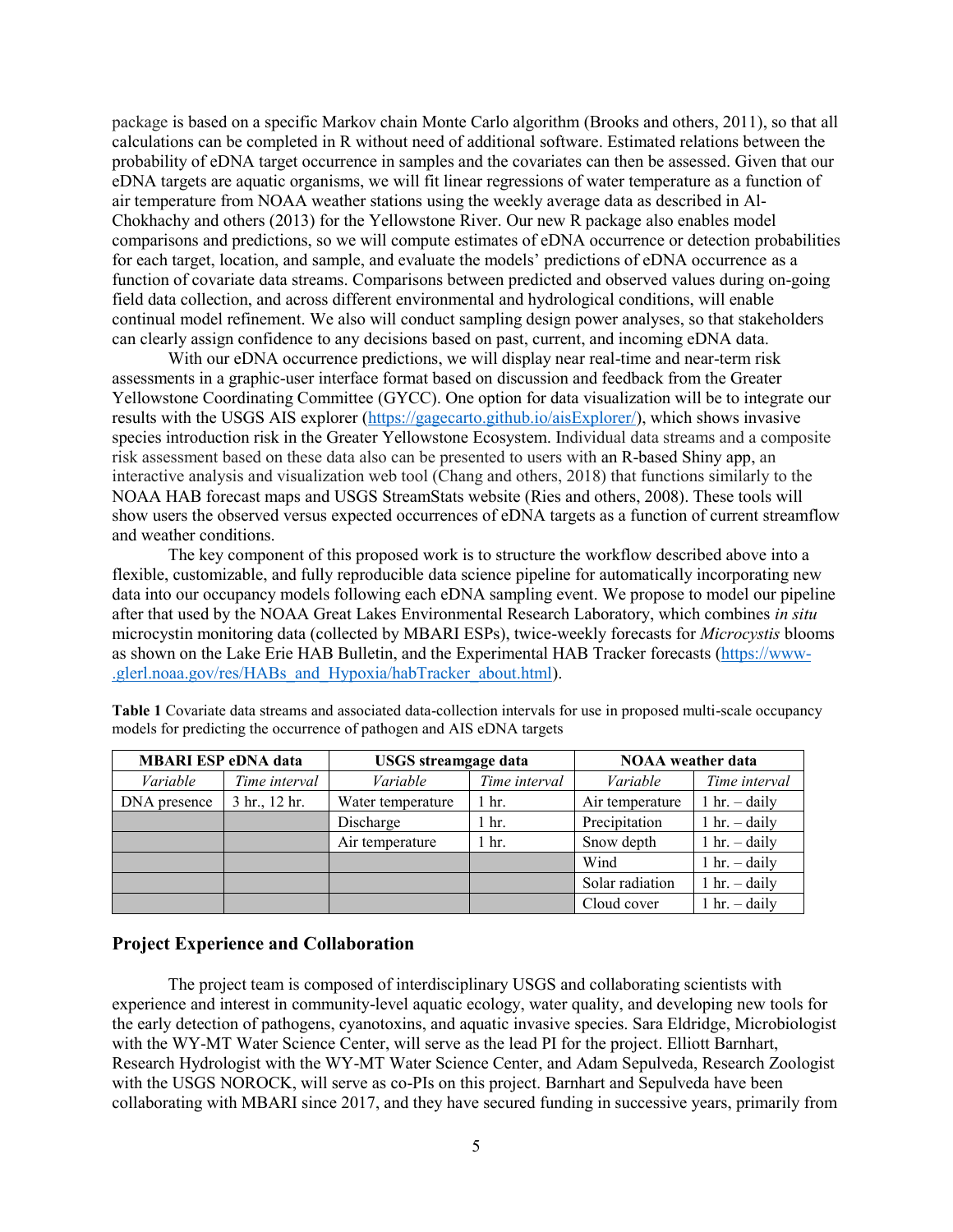the USGS Innovation Center, to successfully demonstrate that the MBARI's ESP has the capacity to collect real-time data necessary to detect disease-causing organisms and invasive species in and around Yellowstone National Park, the San Justo Reservoir, California, and in Grand Teton National Park, Wyoming. This team also collaborates with researchers at Montana State University to develop methods and tools for biosurveillance and near-term forecasting systems for the quality of water resources. Previous work has been featured in Wired magazine several times (for example, [https://www.wired.com-](https://www.wired.com-/story/the-hunt-for-the-brain-eating-amoebas-of-yellowstone/) [/story/the-hunt-for-the-brain-eating-amoebas-of-yellowstone/\)](https://www.wired.com-/story/the-hunt-for-the-brain-eating-amoebas-of-yellowstone/) and covered by local reporters. Multiple manuscripts are currently in preparation that would have improved impact by the inclusion of the work proposed here.

Eldridge and Barnhart will perform much of the initial data analysis, with assistance from Montana State University, and develop the occupancy models, and Sepulveda will provide expertise in data visualization and automation of the data pipeline. Barnhart and Sepulveda also will seek input from the Greater Yellowstone Coordinating Committee during development of the risk assessment map(s), and Eldridge will coordinate and oversee study design and oversee the timely completion of products, documentation, and interactions with the CDI community. Eldridge has extensive experience in project management, statistical analysis, and implementation of water-quality and toxic cyanobacteria studies. Barnhart has extensive knowledge and experience with molecular genetic tools to analyze the microbial diversity and physiology of aquatic and terrestrial systems. Sepulveda is part of the USGS Western Waters Invasive Species and Disease Research Program and has extensive experience collaborating with resource managers, including the Greater Yellowstone Network (GRYN) to synthesize and integrate vital signs data to document trends and phenological shifts within GRYN aquatic resources.

#### **Sustainability, Outreach, and Communication**

This proposed work will leverage existing resources to improve access and functionality of data by creating a novel, but proven, method for using high-throughput data streams to inform resource managers of the risk of invasive species and other hazards. These resources, along with ongoing collaborations between USGS, MBARI, NOAA, Montana State University, and Yellowstone National Park, and other stakeholder support, will ensure the sustainability and replicability of this work. Work to further develop, expand, and iteratively improve the eDNA-based risk assessment maps resulting from this study and efforts to extend the workflow to other species of management concern will continue after the CDI funding period is complete. A key outcome will be the creation of an automated pipeline for incorporating new data into existing risk assessment maps in near real time. We will achieve this by developing a flexible, user-friendly workflow using open-source software. All data sources, supporting materials, and appropriate metadata will be managed and documented in ScienceBase and in compliance with the Office of Science Quality and Integrity Instructional Memoranda on data management.

#### **Budget Justification**

The budget for this project is attached and will be used to efficiently develop the USGS products proposed here. CDI funds will primarily support USGS team members, Eldridge, Barnhart, and Sepulveda, to synthesize data, develop data visualization tools, and document the data science pipeline as a USGS Data Release. Travel expenses include funds for Elliott Barnhart to attend the 2019 CDI Workshop in Boulder, CO, and for Barnhart and Eldridge to meet with collaborators periodically at MSU (98 miles). No equipment will be purchased, but \$2,000 is proposed for production of a USGS Data Release and preparation of a journal article. In addition to these costs, we propose to provide \$43,800 in matching funds, which will come from various existing projects through the Water Resources and Ecosystems Mission Areas and will supplement salary cost to Barnhart, Sepulveda, and collaborators at MSU.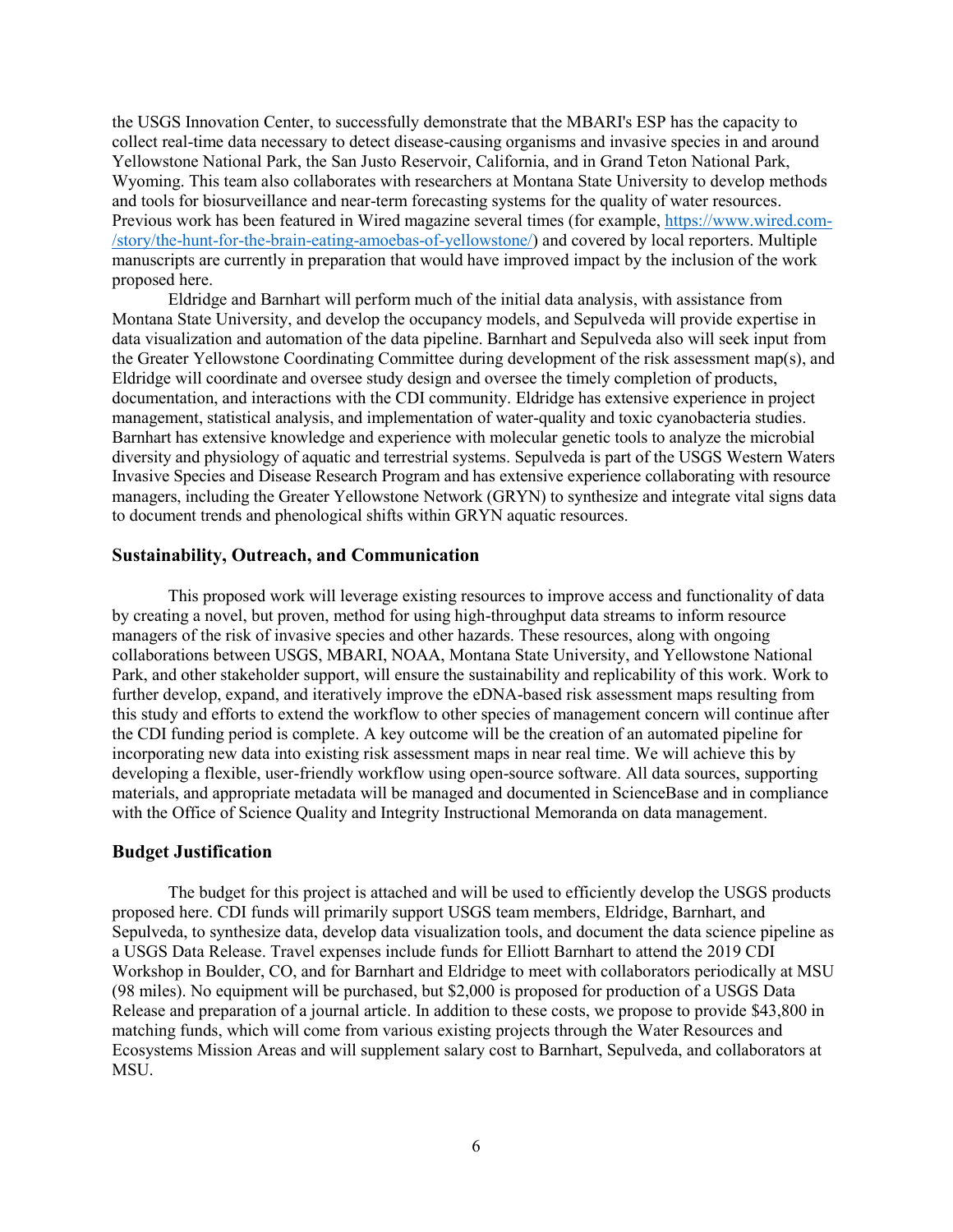#### **Timeline, FY2019**

| <b>TASK</b>                    | <b>MAY-JUNE   JUNE  </b> | <b>JULY</b> | <b>AUGUST</b> | <b>SEPTEMBER</b> |
|--------------------------------|--------------------------|-------------|---------------|------------------|
| Planning, data preparation     |                          |             |               |                  |
| Model development and          |                          |             |               |                  |
| refinement                     |                          |             |               |                  |
| Seek input from GYCC           |                          |             |               |                  |
| Build data visualization tools |                          |             |               |                  |
| Develop data pipeline          |                          |             |               |                  |
| Complete Data Release in       |                          |             |               |                  |
| ScienceBase                    |                          |             |               |                  |

#### **References**

- Al-Chokhachy, R., Alder, J., Hostetler, S., Gresswell, R., and Shepard, B., 2013, Thermal controls of Yellowstone cutthroat trout and invasive fishes under climate change: Global Change Biology, v. 19, no. 10, p. 3069-3081.
- Baird, D.J., and Hajibabaei, M., 2012, Biomonitoring 2.0: a new paradigm in ecosystem assessment made possible by next-generation DNA sequencing: Molecular Ecology, v. 21, no. 8, p. 2039-2044.
- Brooks, S., Gelman, A., Jones, G.L., and Meng, X.L., 2011, Handbook of Markov chain Monte Carlo: Boca Raton, FL, Chapman & Hall/CRC.
- Chang, W., Cheng, J., Allaire, J., Xie, Y., and McPherson, J., 2018, shiny: web application framework for R (R package version 1.2.0. ed.).
- Dafforn, K.A., Johnston, E.L., Ferguson, A., Humphrey, C.L., Monk, W., Nichols, S.J., Simpson, S.L., Tulbure, M.G., and Baird, D.J., 2016, Big data opportunities and challenges for assessing multiple stressors across scales in aquatic ecosystems Marine and Freshwater Research, v. 67, no. 4, p. 393-413.
- Dorazio, R., and Erickson, R.A., 2017, eDNAoccupancy: An R package for multi-scale occupancy modeling of environmental DNA data: Molecular Ecology Resources, v. 18, no. 2, p. 368-380.
- Koza, J.R., Bennett, F.H., Andre, D., and Keane, M.A., 1996, Automated design of both the topology and sizing of analog electrical circuits using genetic programming, *in* Gero, J.S., and Sudweeks, F., eds., Artificial Intelligence in Design '96: Dordrecht, Springer Netherlands, p. 151-170.
- MacKenzie, D.I., Nichols, J.D., Royle, J.A., Pollock, K.H., Bailey, L.L., and Hines, J.E., 2018, Occupancy applications, *in* MacKenzie, D.I., Nichols, J.D., Royle, J.A., Pollock, K.H., Bailey, L.L., and Hines, J.E., eds., Occupancy estimation and modeling (second edition): Boston, Academic Press, p. 27-70.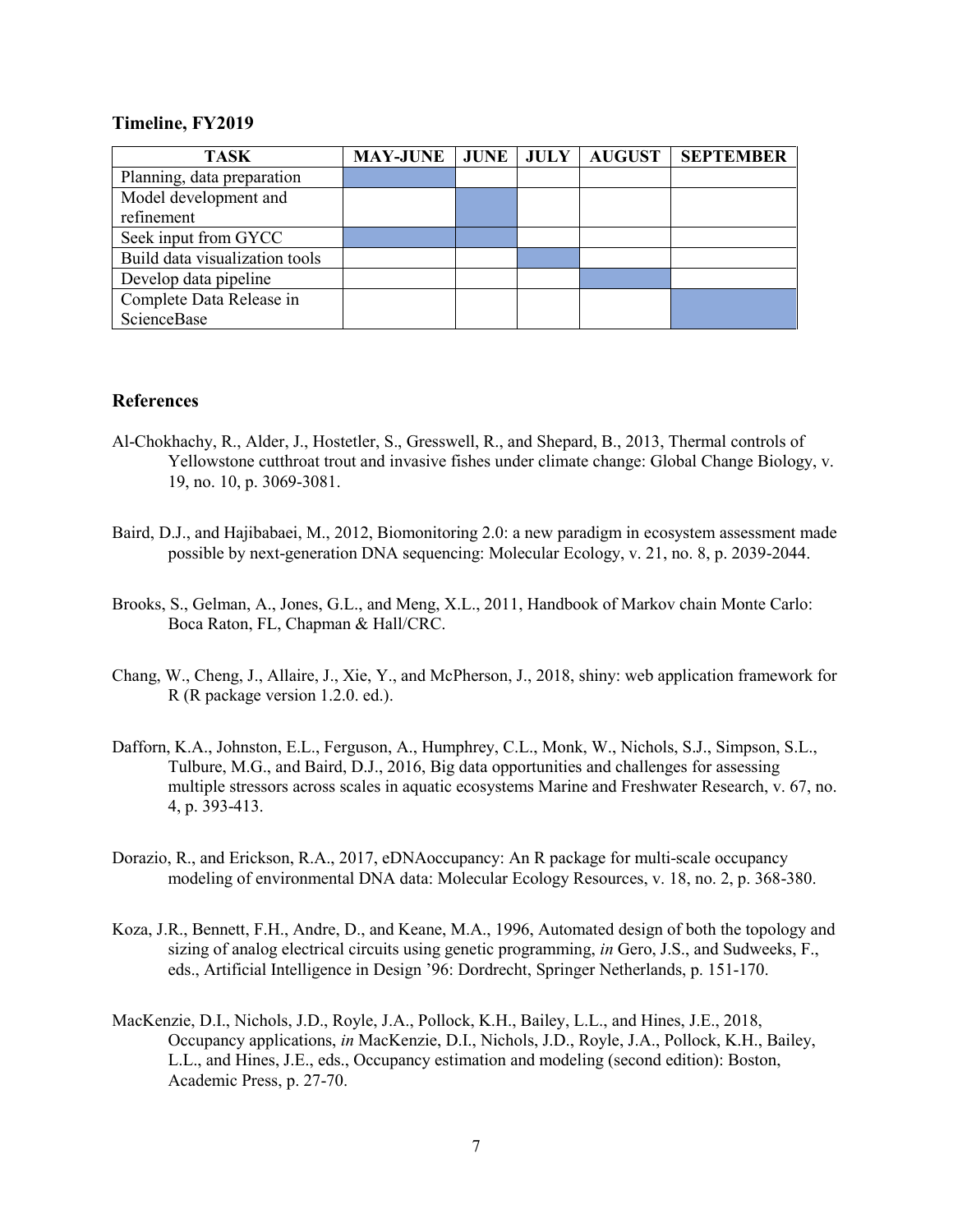- National Academies of Sciences Engineering and Medicine, 2018, Future water priorities for the nation: Directions for the U.S. Geological Survey Water Mission Area: Washington, DC, The National Academies Press, 110 p.
- Nichols, J.D., Bailey, L.L., O'Connell, A.F., Talancy, N.W., Grant, E.H.C., Gilbert, A.T., Annand, E.M., Husband, T.P., and Hines, J.E., 2008, Multi-scale occupancy estimation and modelling using multiple detection methods: Journal of Applied Ecology, v. 45, no. 5, p. 1321-1329.
- Olson, S.A., and Norris, J.M., 2007, U.S. Geological Survey streamgaging...from the National Streamflow Information program 2005-3131 [Fact Sheet].
- R Core Team, 2017, R: A language and environment for statistical computing: Vienna, Austria, R Foundation for Statistical Computing.
- Ries, K.G., Guthrie, J.G., Rea, A.H., Steeves, P.A., and Stewart, D.W., 2008, StreamStats: A water resources web application.
- Scholin, C.A., Birch, J., Jensen, S., Marin III, R., Massion, E., Pargett, D., Preston, C., Roman, B., and Ussler III, W., 2017, The quest to develop ecogenomic sensors: A 25-Year history of the Environmental Sample Processor (ESP) as a case study: Oceanography, v. 30, no. 4, p. 100-113.
- Van den Brink, P.J., Choung, C.B., Landis, W., Mayer-Pinto, M., Pettigrove, V., Scanes, P., Smith, R., and Stauber, J., 2016, New approaches to the ecological risk assessment of multiple stressors Marine and Freshwater Research, v. 67, no. 4, p. 429-439.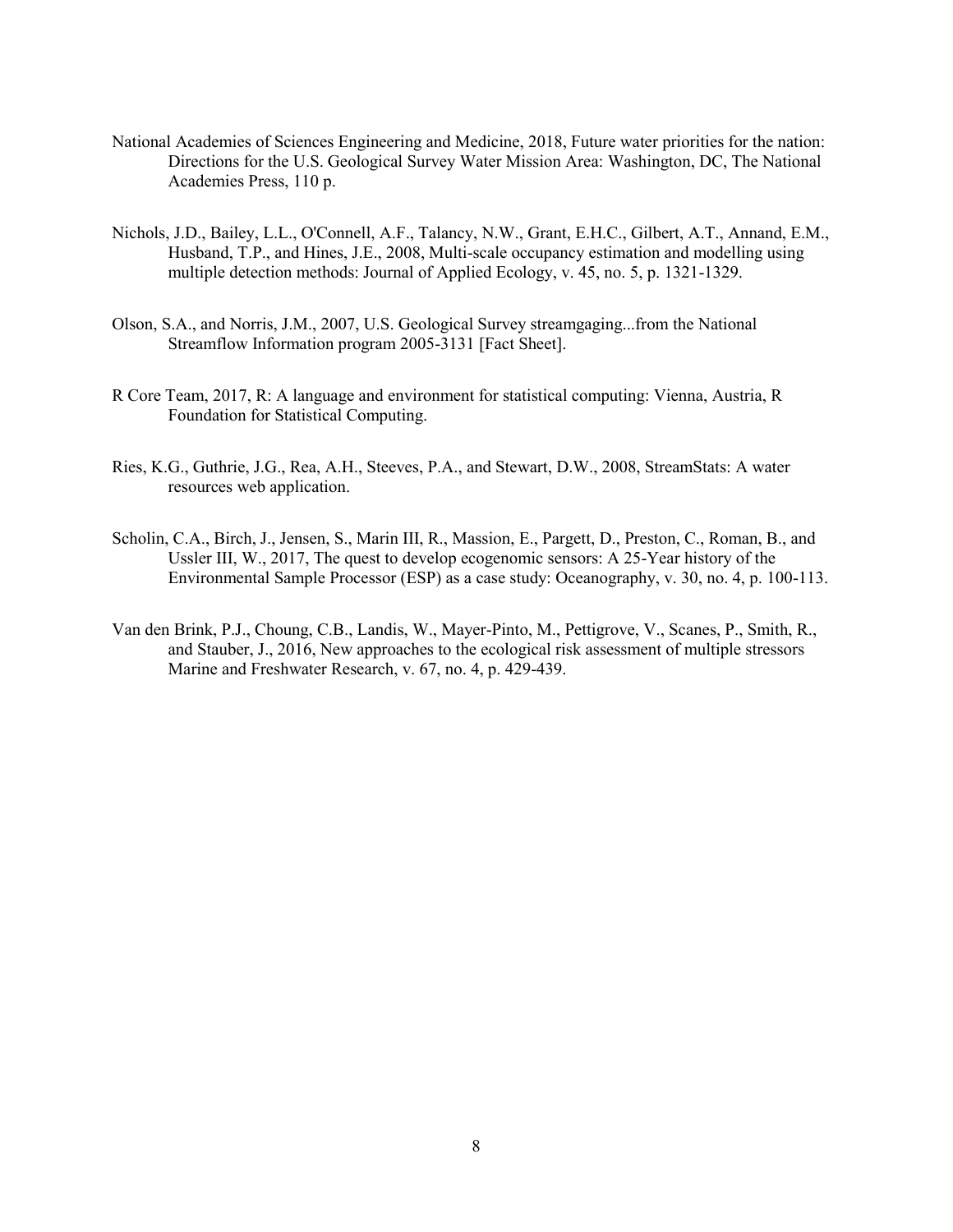#### **SARA L. (CALDWELL) ELDRIDGE**

Microbiologist, U.S. Geological Survey, WY-MT Water Science Center, Helena, MT Phone: 406-457-5937 Email: [seldridge@usgs.gov](mailto:seldridge@usgs.gov)

#### **Professional Preparation**

| 2005-2009 | M.S., Biology, Microbiology emphasis                   |
|-----------|--------------------------------------------------------|
|           | Portland State University, Portland, OR                |
| 2001-2005 | B.S., Earth and Planetary Sciences (distributed minor) |
|           | University of New Mexico, Albuquerque, NM              |
| 1994-1997 | B.S., Zoology (major) and Biochemistry (minor)         |
|           | Texas State University, San Marcos, TX                 |

#### **Appointments and Experience**

- Microbiologist, Water Mission Area, U.S. Geological Survey, WY-MT Water Science Center, Helena, MT. 2018-present.
- Microbiologist, Water Mission Area, U.S. Geological Survey, OR Water Science Center, Klamath Falls Field Station, Klamath Falls, OR. 2013-2018.
- Hydrologist, Water Mission Area, U.S. Geological Survey, OR Water Science Center, Klamath Falls Field Station, Klamath Falls, OR. 2010-2013.
- Hydrologic Technician, Water Mission Area, U.S. Geological Survey, OR Water Science Center, Klamath Falls Field Station, Klamath Falls, OR. 2009-2010.
- NSF IGERT Fellow, Subsurface Biosphere, Portland State University, Portland, OR. 2005-2008

#### **Selected Publications**

- **Caldwell Eldridge, S.L.** and Wood, T.M., Inter- and intra-annual variations of bloom-forming cyanobacteria and microcystin occurrence in Upper Klamath Lake, Oregon, based on highthroughput DNA sequencing and qPCR, *Lake and Reservoir Management, in review.*
- **Caldwell Eldridge, S.L**., Driscoll, C., and Dreher, T.W, 2017, Using high-throughput DNA sequencing, genetic fingerprinting, and quantitative PCR as tools for monitoring bloom-forming and toxigenic cyanobacteria in Upper Klamath Lake, Oregon, 2013 and 2014: U.S. Geological Survey Scientific Investigations Report 2017-5026, 50 p., *<https://pubs.er.usgs.gov/publication/sir20175026>*
- **Caldwell Eldridge, S.L**., Wherry, S.A., and Wood, T.M., 2014, Statistical analysis of the water-quality monitoring program, Upper Klamath Lake, Oregon, and optimization of the program for 2013 and beyond: U.S. Geological Survey Open-File Report 2014-1009, 82 p., *<http://dx.doi.org/10.3133/ofr20141009>*

**Caldwell Eldridge, S.L**, Wood, T.M., Echols, K.R., and Topping, B.R., 2013, Microcystins, nutrient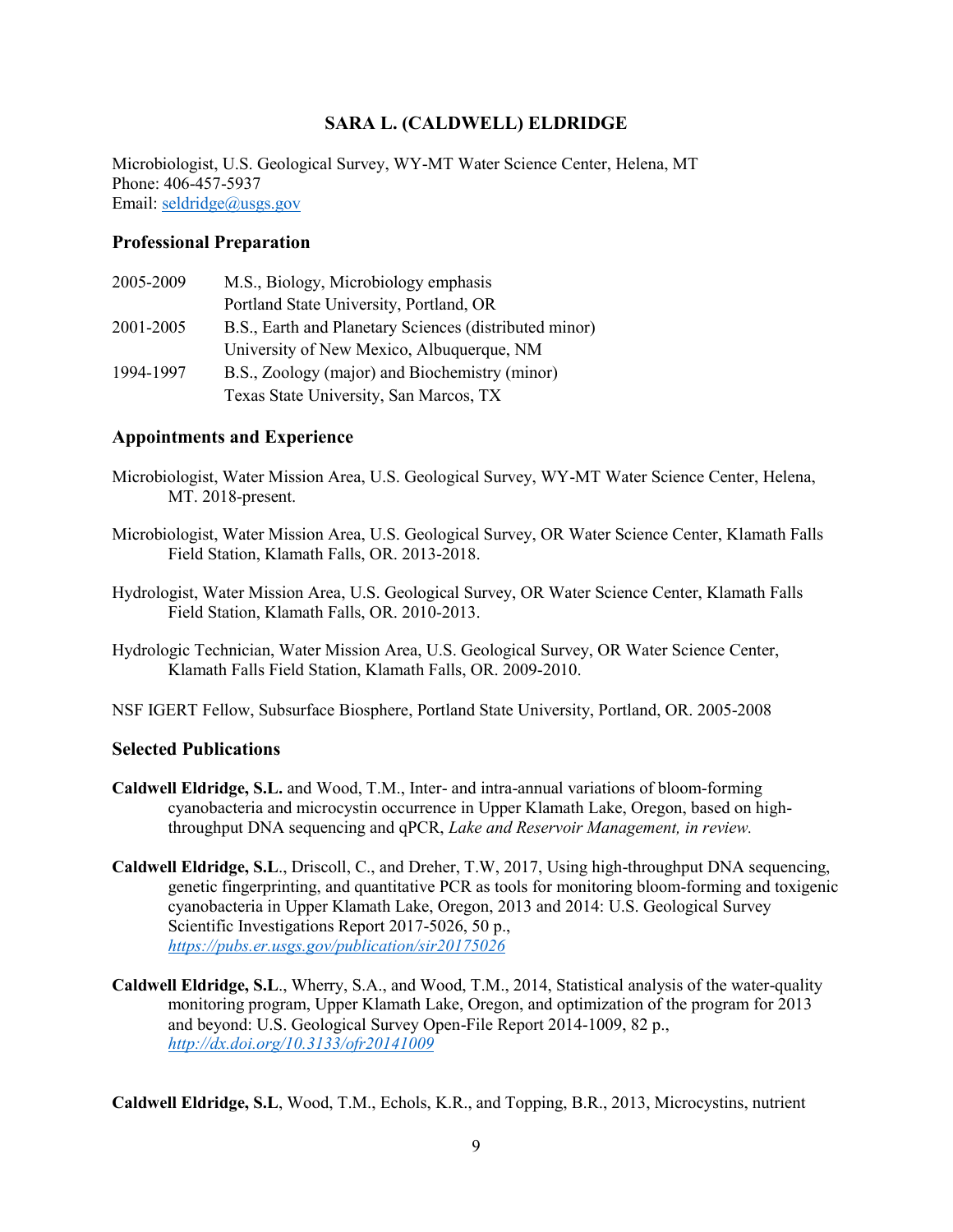dynamics, and other environmental factors during blooms of non-microcystin-producing *Aphanizomenon flos-aquae* in Upper Klamath Lake, Oregon, 2009, *Lake and Reservoir Management*, 29: 68-81

- **Caldwell Eldridge, S.L**., Wood, T.M., and Echols, K.R., 2012, Spatial and temporal dynamics of cyanotoxins and their relation to other water quality variables in Upper Klamath Lake, Oregon, 2007–09: U.S. Geological Survey Scientific Investigations Report 2012–5069, 34 p., *<https://pubs.er.usgs.gov/publication/sir20125069>*
- **Caldwell, S**., Liu, Y. Ferrera, I., Beveridge, T. and Reysenbach, A.-L., 2010, *Thermocrinis minervae* sp. nov., a hydrogen- and sulfur-oxidizing, thermophilic member of the *Aquificales* from a Costa Rican terrestrial hot spring, *International Journal of Systematic and Evolutionary Microbiology*, 60: 338-343
- **Caldwell, S.L**., Laidler, J.R., Brewer, E.A., Eberly, J.O., Sandborgh, S.C., and Colwell F.S., 2008, Anaerobic Oxidation of Methane: Mechanisms, Bioenergetics, and the Ecology of Associated Microorganisms, *Environmental Science and Technology*, 42: 18, 6791-6799

#### **Recent Competitive Grants**

- Synoptic survey of cyanobacterial bloom distribution, toxicity, and associated water-quality conditions in Bighorn Canyon National Recreation Area, Montana and Wyoming. USGS / National Park Service Water Quality Partnership. 2019-2020. \$75,000. Lead PI.
- Evaluation of phosphorus and sediment retention through diffuse source treatment wetlands using surrogate regression modeling to improve water quality for endangered suckers in Upper Klamath Lake, Oregon. USGS / U.S. Fish and Wildlife Service Partnership. 2018-2020. \$80,000. Lead PI.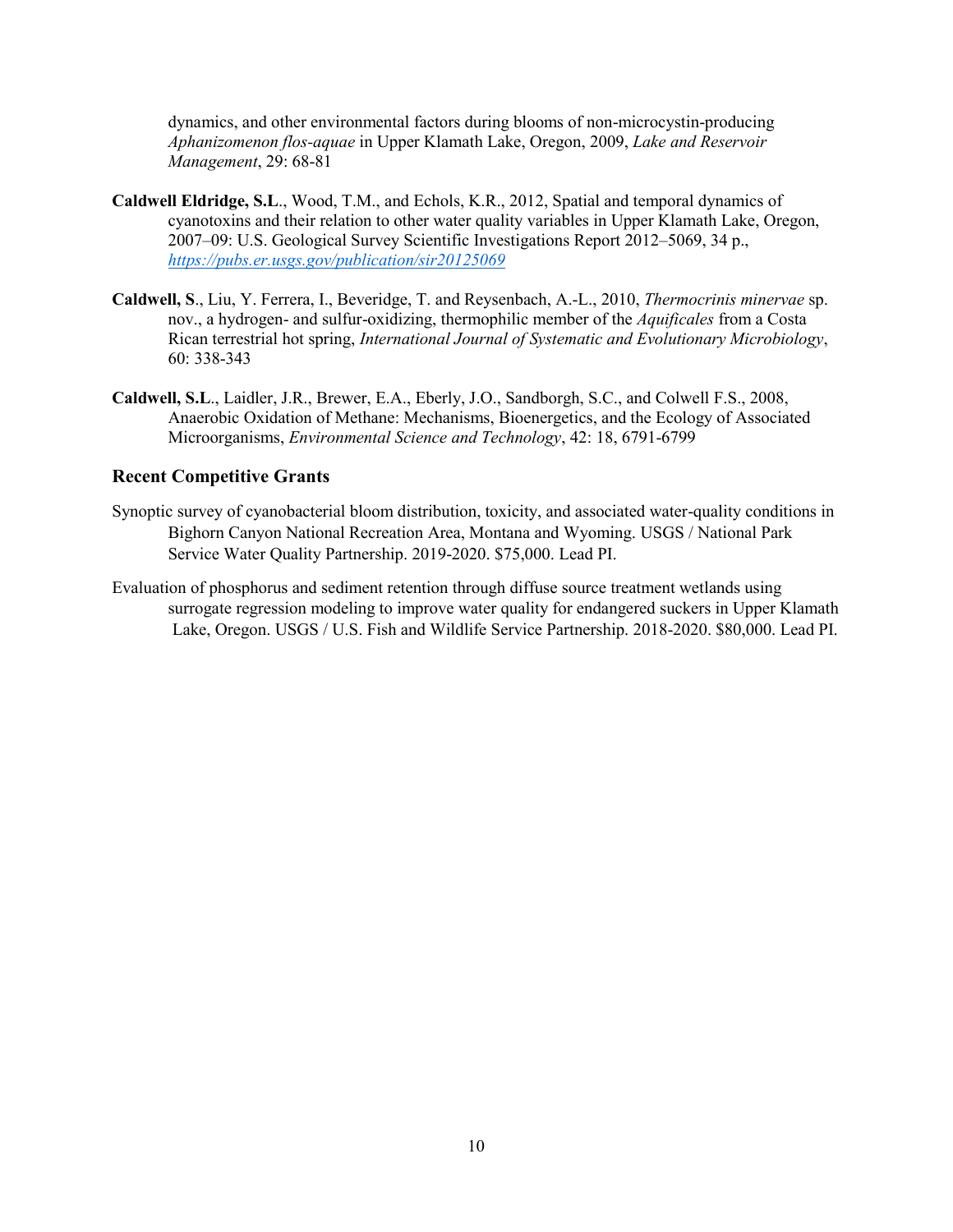#### **ELLIOTT BARNHART**

Research Hydrologist (Microbiologist), U.S. Geological Survey, Helena, MT Adjunct Professor, Microbiology and Immunology, Montana State University Phone: 406-853-2643 Email: [epbarnhart@usgs.gov](mailto:epbarnhart@usgs.gov)

#### **Professional Preparation**

| Montana State University | Environmental Microbiology | <b>B.S.</b> 2009 |
|--------------------------|----------------------------|------------------|
| Montana State University | Microbiology               | M.Sc. 2011       |
| Montana State University | Microbiology               | Ph.D. 2014       |

#### **Appointments and Experience**

| Adjunct Professor, Microbiology & Immunology, Montana State University,        | 2014-     |
|--------------------------------------------------------------------------------|-----------|
| Assistant Research Professor, Center for Biofilm Engineering                   | $2014-$   |
| Project/Task Chief: USGS Microbial Methanogenesis of Coal Project              | $2014-$   |
| USGS Student Career Experience Program Research Fellow                         | 2011-2014 |
| Fellow, NSF Developing Global Scientists and Engineers Program, Bergen, Norway | 2009      |
| Research Assistant, Montana Bureau of Mines and Geology, Montana Tech          | 2008      |

#### **Selected Publications**

- **Barnhart, E.P**., Davis, K., Varonka, M.S., Orem, W.H., Cunningham, A.B., Ramsay, B.D., and Fields, M.W., 2017, Enhanced coal-dependent methanogenesis coupled with algal biofuels: Potential water recycle and carbon capture: International Journal of Coal Geology, v. 171, p. 69–75.
- Hodgskiss, L.H., Nagy, J**., Barnhart, E.P**., Cunningham, A.B., Fields, M.W., 2016, Cultivation of a native alga for biomass and biofuel accumulation in coal bed methane production water, Algal Research V.16, p. 63-68. doi:10.1016/j.algal.2016. 07.014
- **Barnhart, E.P**., McClure, M.A., Johnson, K., Cleveland, S., Hunt, K.A., Fields, M.W., 2015, Potential Role of Acetyl-CoA Synthetase (acs) and Malate Dehydrogenase (mae) in the Evolution of the Acetate Switch in Bacteria and Archaea, Sci Rep., 5:12498. doi: 10.1038/srep12498.
- Ritter, D., Vinson, D., **Barnhart, E.P**., Akob, D. M., Fields, M. W., Cunningham, A. B., Orem, W., McIntosh, J. C., Enhanced, 2015, Microbial Coalbed Methane Generation: A Review of Research, Commercial Activity, and Remaining Challenges, Int. J. Coal Geol. V.46, p 28-41, doi: 10.1016/j.coal.2015.04.013
- Sando, S.K., Clark, M.L., Cleasby, T.E., **Barnhart, E.P**., 2015, Water-Quality Trends for Selected Sites in the Boulder River and Tenmile Creek Watersheds, Montana, Based on Data Collected During Water Years 1997-2013: U.S. Geological Survey Scientific Investigations Report 2015–5008, 46 p.
- Sando, S.K., Veccia, A.V., Lorenz, D.L., **Barnhart, E.P**., 2014, Water-Quality Trends for Selected Sampling Sites in the Upper Clark Fork Basin, Montana, Water Years 1996-2010: U.S. Geological Survey Scientific Investigations Report 2013-5217
- Sando, S.K., Veccia, A.V., **Barnhart, E.P**., Sando, T.R., Clark, M.L., Lorenz, D.L., 2014, Trends in major-ion constituents and properties for selected sampling sites in the Tongue and Powder River watersheds, Montana and Wyoming, based on data collected during water years 1980-2010: U.S. Geological Survey Scientific Investigations Report 2013-5179, p. 123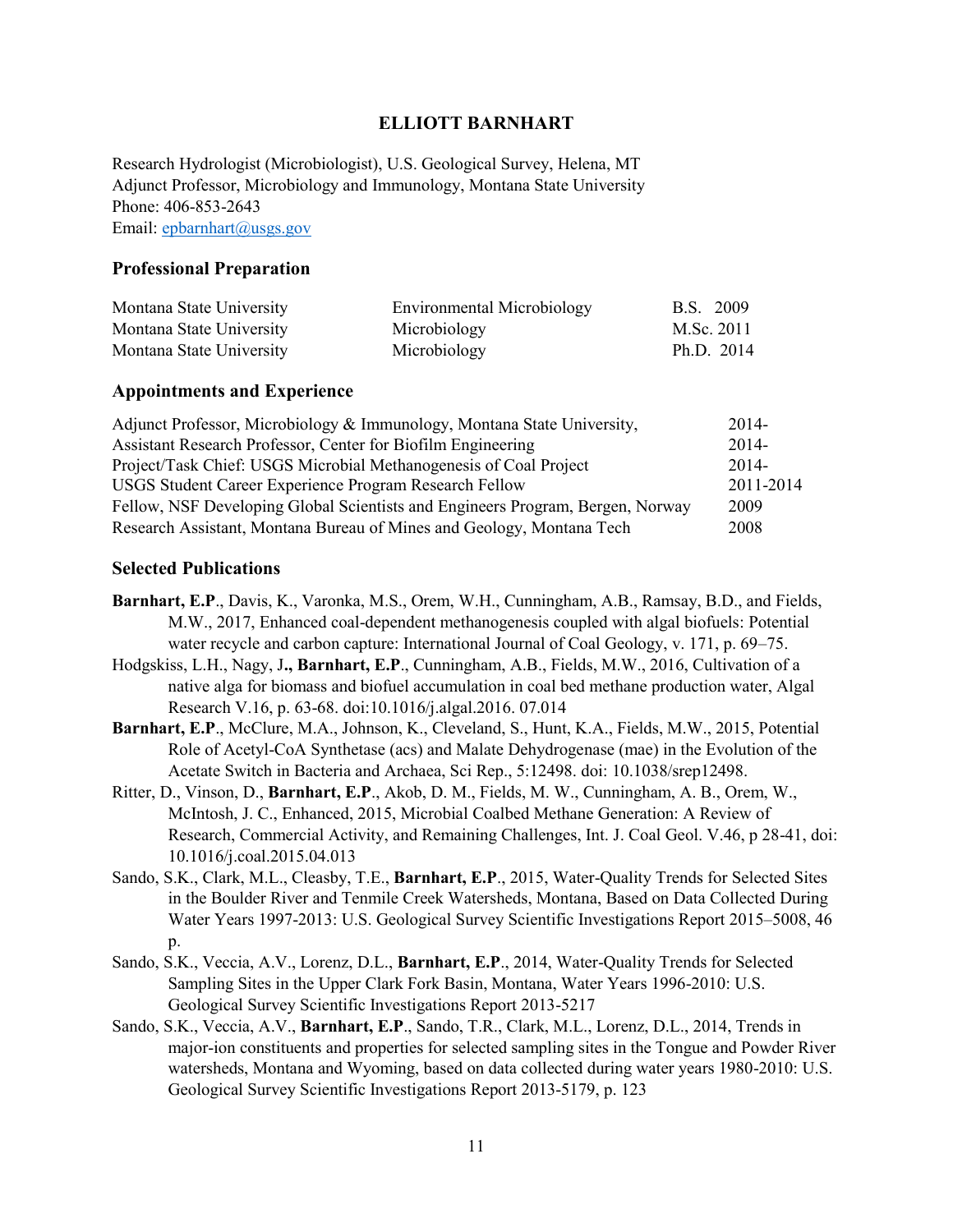- **Barnhart, E.P**., Bowen De León, K., Ramsay, B.D., Cunningham, A.B., Fields, M.W., 2013, Investigation of coal-associated bacterial and archaeal population from a diffusive microbial sampler (DMS): Int. J. Coal Geol., vol. 115 p. 64-70
- Jones, E.J.P., Harris, S.H., **Barnhart, E.P**., Orem, W.H., Clark, A.C., Corum, M.D., Kirshtein, J.D., Varonka, M.S., Voytek, M.A., 2013, The effect of coal bed dewatering and partial oxidation on biogenic methane potential: Int. J. Coal Geol., vol. 115 p. 54-63
- Bouskill, N.J., **Barnhart, E.P**., Galloway, T.S., Handy, R.D., Ford, T.E., 2007, Quantification of changing *Pseudomonas aeruginosa sodA*, *htpX* and *mt* gene abundance in response to trace metal toxicity: a potential in situ biomarker of environmental health: FEMS Microbiology Ecology, vol. 60, p. 276-286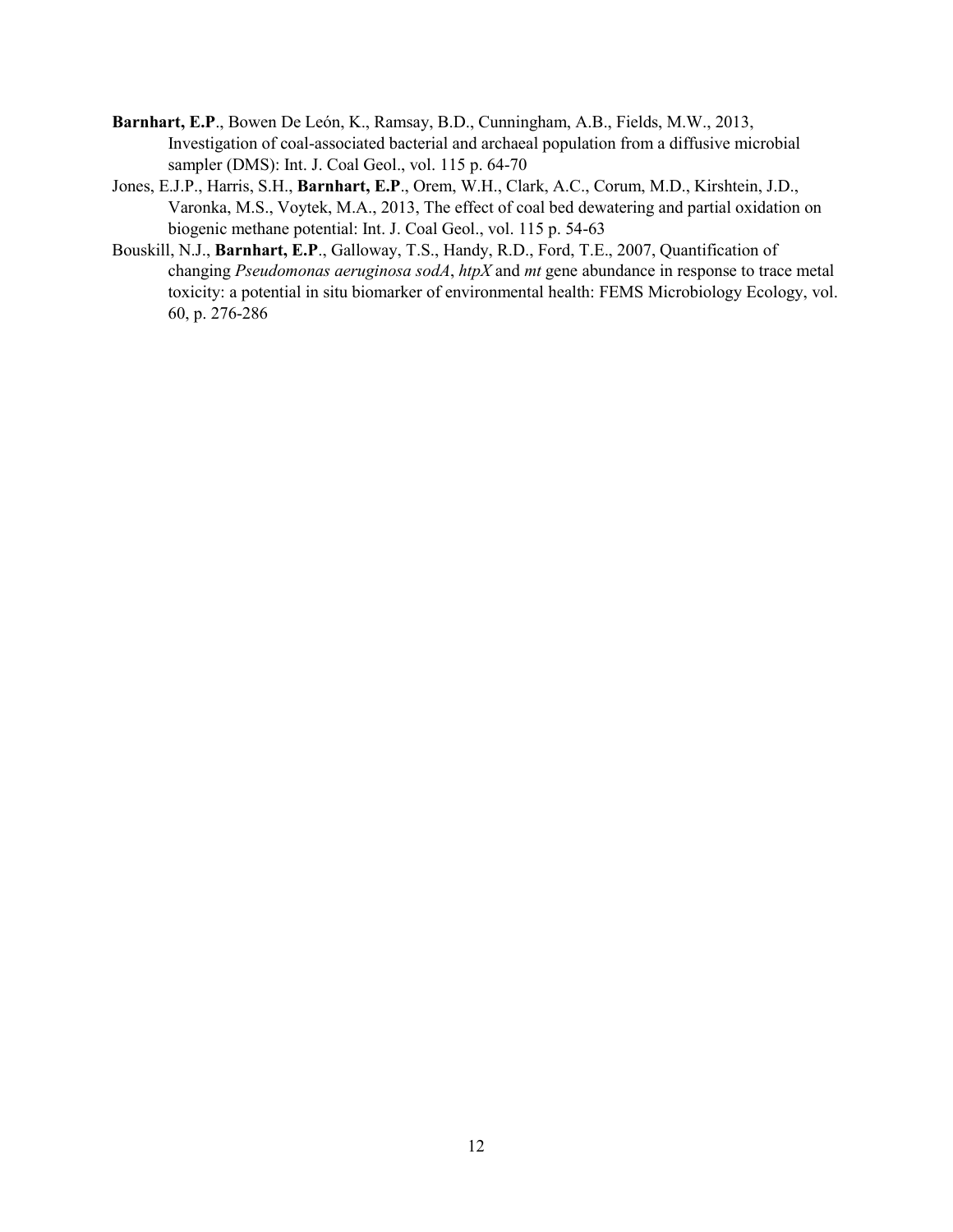#### **ADAM SEPULVEDA**

Research Zoologist US Geological Survey, Northern Rocky Mountain Science Center 2327 University Way, Suite 2, Bozeman, MT Phone: (406) 994-7975 email: asepulveda@usgs.gov

#### **Professional Preparation**

Postdoctoral Associate, University of Montana, April 2010 – November 2010. Ph.D., University of Montana, Organismal Biology and Ecology, 2010. M.S. certificate, Teton Science School, Science education, 2004. B.A., Dartmouth College, Environmental biology and English, cum laude, 2002.

#### **Selected publications**

- **Sepulveda, A.J.,** J.J. Amberg, and E. Hanson (*in press*). Using environmental DNA to extend the window of early detection for dreissenid mussels. *Management of Biological Invasions.*
- **Sepulveda, A.J.**, P.R. Hutchins, R.L. Massengill and K.J. Dunker. 2018. Tradeoffs of a portable, fieldbased environmental DNA platform for detecting invasive northern pike (*Esox lucius*) in Alaska. *Management of Biological Invasions*, *9*(3), pp.253-258.
- Hutchins, P.R., **A.J. Sepulveda**, R.M. Martin, and L.R. Hopper. (2018) Improved conventional PCR assay for detecting *Tetracapsuloides bryosalmonae* DNA in fish tissues. Journal of Aquatic Animal Health.
- **Sepulveda, A.J**. 2018. Novel application of explicit dynamics occupancy models to ongoing aquatic invasions. Journal of Applied Ecology 55(2): 917-925.
- Hutchins, P.R., **A.J. Sepulveda**, R.M. Martin, and L.R. Hopper. (2017) A probe-based quantitative PCR assay for detecting *Tetracapsuloides bryosalmonae* in fish tissue and environmental DNA water samples. Conservation Genetics Resources**:** 1-3
- Dunker, K.J., **A.J. Sepulveda**, R.L. Massengill, J.B. Olsen, O.L. Russ, J.K. Wenburg, and A. Antonovich. 2016. Potential of environmental DNA to evaluate Northern pike (*Esox lucius*) eradication efforts: an experimental test and case study. PLoS One 11(9): e0162277. doi:10.1371/journal.pone.0162277
- **Sepulveda, A.J**., M.T. Tercek, R. Al-Chokhachy, A.M. Ray, D.P. Thoma, B.R. Hossack, G.T. Pederson, A.W. Rodman and T. Olliff. 2015. The shifting climate portfolio of the Greater Yellowstone Area. PLoS ONE 10(12). doi:10.1371/journal.pone.0145060
- Goldberg, C.S., **A.J. Sepulveda**, A. Ray, J. Baumgardt, and L. Waits. 2013. Environmental DNA as a new method for early detection of New Zealand mudsnails (*Potamopyrgus antipodarum*). Freshwater Science 32: 792-800. doi: 10.1899/13-046.1
- **Sepulveda, A**., A. Ray, R. Al-Chokhachy, C. Muhlfeld, J. Gross, B. Gresswell and J. Kershner. 2012. An alternative approach to aquatic invasive species: lesson from cancer research and treatment. American Scientist 100: 234-239. doi: 10.1511/2012.96.234

#### **Recent Competitive Grants**

- USGS stream-supergage surveillance networks for disease and invasive organisms. USGS Ecosystems Invasive Species Program. 2019. \$68,358. Co-PI.
- Developing protocol standards for environmental DNA monitoring of dreissenid mussels in the West. USGS Ecosystems Invasive Species Program. 2019. \$72,342. Lead PI.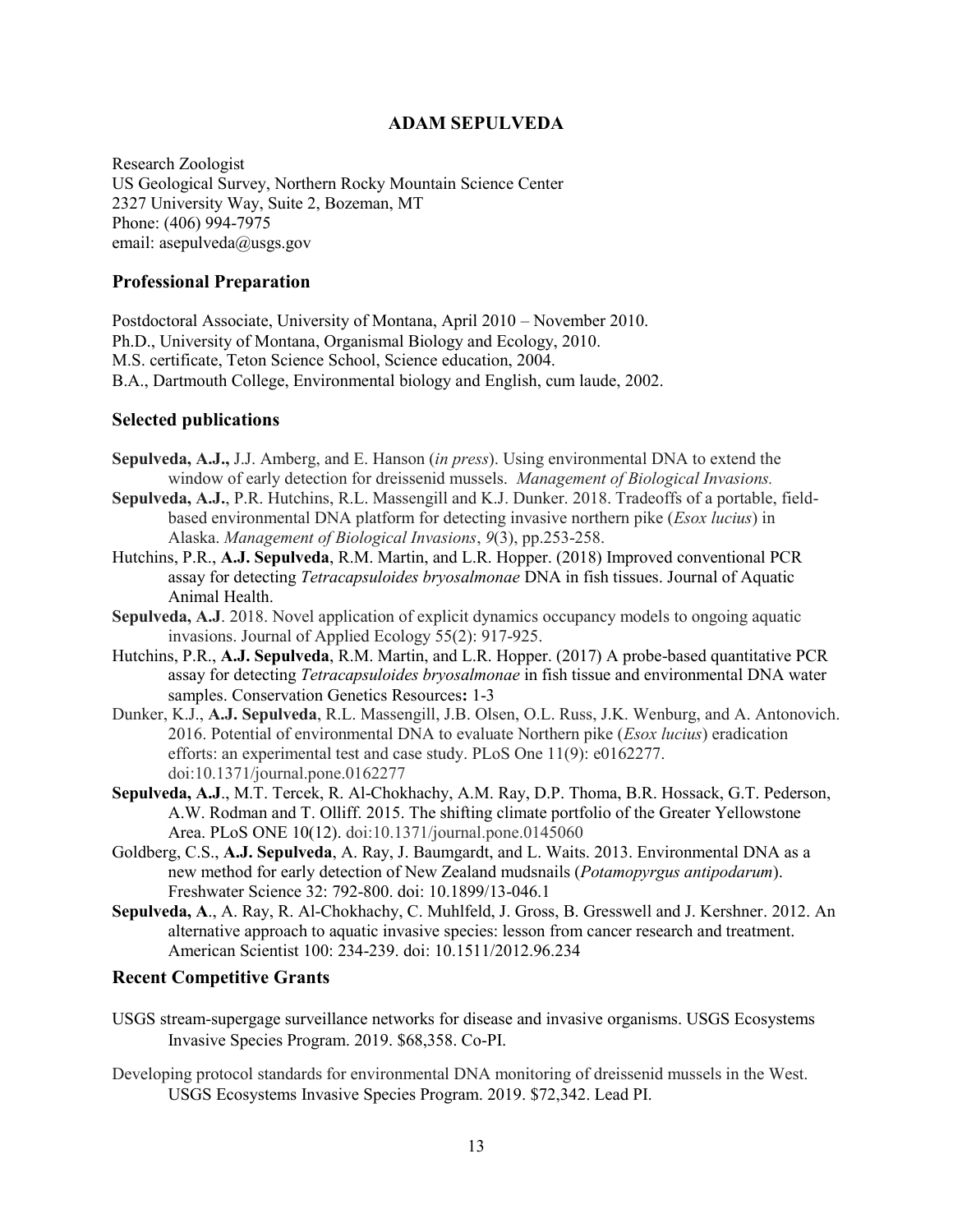Predicting the spread of aquatic invasive species using remote sensing, genetics, and climate modeling. NASA Research Opportunities in Earth and Space Science. 2019 – 2021. \$1,014,548. Co-PI.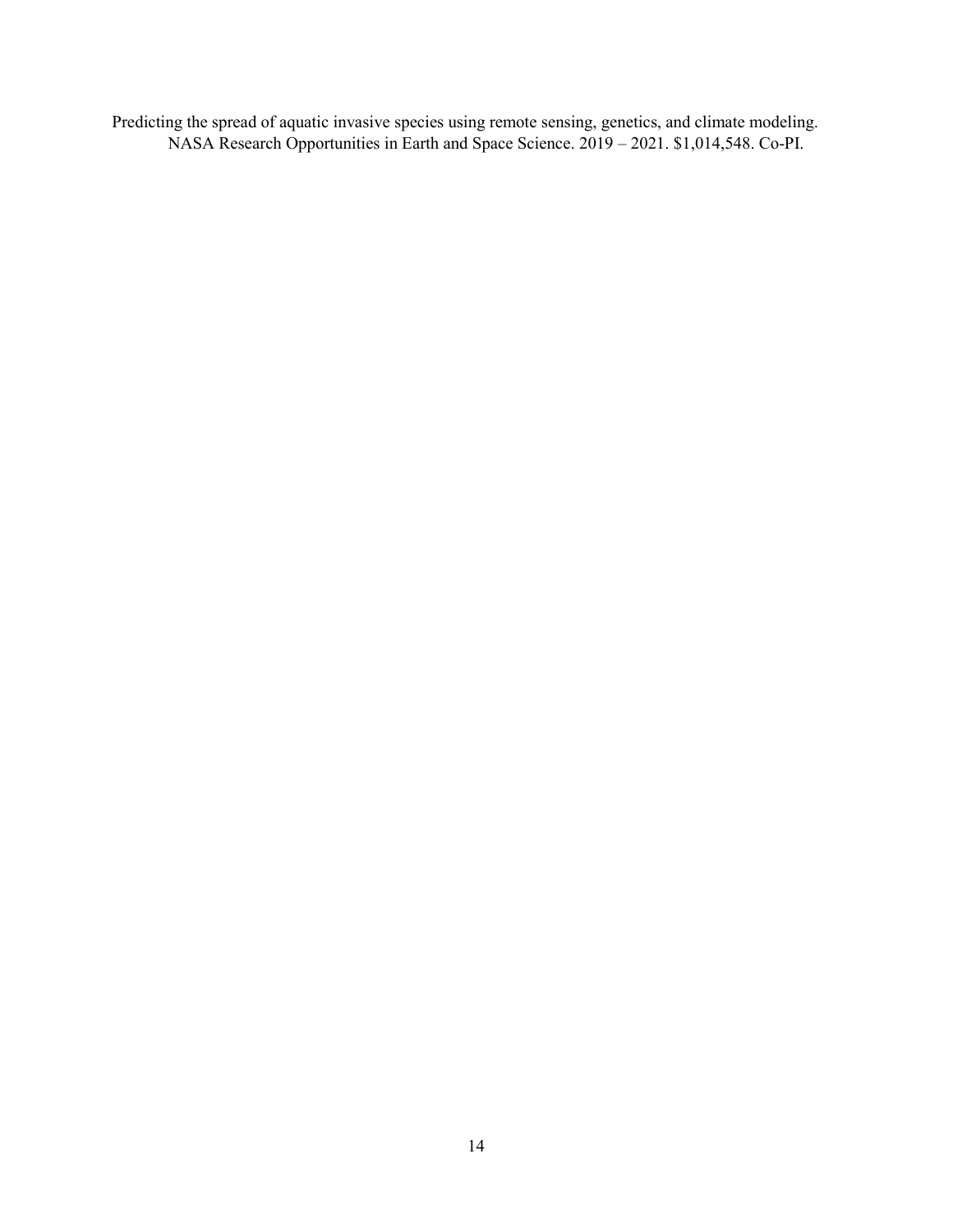# Community for Data Integration (CDI) Data Management Plan for Full Proposals

**Instructions:** Fill out all relevant fields of the following tables to help your team plan for your project's data management and product communication needs. For more guidance on data management plans, see the *[USGS](https://www.usgs.gov/products/data-and-tools/data-management/data-management-plans)  [Data Management Website](https://www.usgs.gov/products/data-and-tools/data-management/data-management-plans)*, specifically the *[Data Management checklist](https://prd-wret.s3-us-west-2.amazonaws.com/assets/palladium/production/s3fs-public/atoms/files/data-management-checklist.pdf)*. All products resulting from CDI projects must comply with the *[Office of Science Quality and Integrity Instructional Memoranda](https://www.usgs.gov/about/organization/science-support/survey-manual/instructional-memoranda)* on data management.

| Data Inputs                                                |                                                                                                                        |  |  |  |
|------------------------------------------------------------|------------------------------------------------------------------------------------------------------------------------|--|--|--|
| <b>Title</b>                                               | Source/URL                                                                                                             |  |  |  |
| 2018 eDNA, presence-absence<br>via qPCR, Yellowstone River | Stored on servers maintained by NOROCK and the USGS<br>WY-MT Water Science Center; presented in a USGS Data<br>Release |  |  |  |
| USGS streamgage data                                       | NWIS; https://waterdata.usgs.gov/nwis/sw                                                                               |  |  |  |
| NOAA weather station data                                  | https://www.ncdc.noaa.gov/cdo-web/                                                                                     |  |  |  |

| <b>Data Processing</b>    |                                                                                                                                                                                                                                                                                                                                                              |
|---------------------------|--------------------------------------------------------------------------------------------------------------------------------------------------------------------------------------------------------------------------------------------------------------------------------------------------------------------------------------------------------------|
| <b>Access and Sharing</b> | Streamgage and weather input data are publicly accessible (see<br>above), and eDNA data will be compiled and shared as a USGS Data<br>Release. Maps will be available via a publicly accessible web service.<br>Data will be shared between team members through USGS Cloud<br>Hosting Services (https://support.chs.usgs.gov/display/ -<br>CHSKB/Services). |

| <b>Proposed Products I</b>    |                                                                       |  |  |
|-------------------------------|-----------------------------------------------------------------------|--|--|
| Title                         | Real-time risk assessment map enhancement                             |  |  |
| Product Type                  | <b>Web Application</b>                                                |  |  |
| Description                   | Integration with existing USGS AIS explorer                           |  |  |
| Format                        | R code and Mapbox (https://www.mapbox.com/)                           |  |  |
| Data Volume Estimate          | 6-10 MB                                                               |  |  |
| Backup & Storage              | https://github.com/usgs                                               |  |  |
| Metadata                      | Metadata will be created according to USGS standards endorsed by the  |  |  |
|                               | Federal Geographic Data Committee (FGDC).                             |  |  |
| <b>Repository for Product</b> | https://gagecarto.github.io/aisExplorer/                              |  |  |
|                               | Maps will be shared via the AIS Explorer website and through ongoing  |  |  |
| <b>Communication Plan</b>     | communications with stakeholders, in person, over phone, and email.   |  |  |
|                               | The application will also be described in project documents, refereed |  |  |
|                               | publications, and scientific meetings.                                |  |  |

| Proposed Products II |                       |  |
|----------------------|-----------------------|--|
| Title                | Data science pipeline |  |
| Product Type         | Source Code           |  |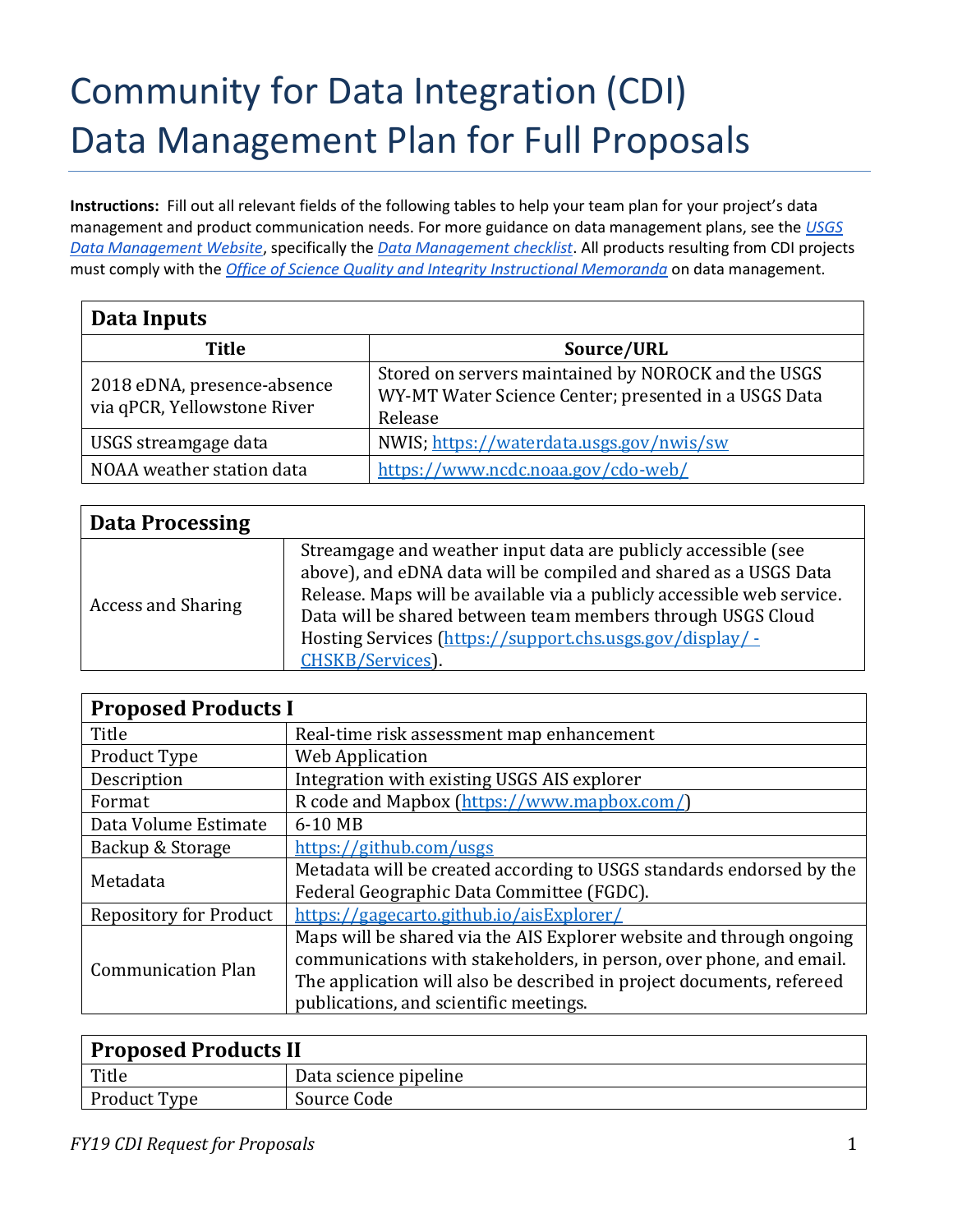| Description                   | Data acquisition, data preparation, data exploration, statistical<br>analyses, and visualization |  |
|-------------------------------|--------------------------------------------------------------------------------------------------|--|
| Format                        | .csv and R code                                                                                  |  |
| Data Volume Estimate          | 30-50 GB                                                                                         |  |
|                               | Data will consist of contributions by project participants and will be                           |  |
| Backup & Storage              | backed up and archived at contributing USGS Science Centers                                      |  |
| Metadata                      | Metadata will be created according to USGS standards endorsed by the                             |  |
|                               | Federal Geographic Data Committee (FGDC).                                                        |  |
| <b>Repository for Product</b> | https://github.com/usgs                                                                          |  |
|                               | Product will be shared via ongoing communications with                                           |  |
| <b>Communication Plan</b>     | stakeholders, in person, over phone, and email. The application will                             |  |
|                               | also be described in project documents, refereed publications, and                               |  |
|                               | scientific meetings.                                                                             |  |

| <b>Proposed Products III</b>  |                                                                        |  |  |
|-------------------------------|------------------------------------------------------------------------|--|--|
| Product Type                  | Data Release                                                           |  |  |
| Description                   | Data compilation (non-NWIS) and pipeline documentation                 |  |  |
| Format                        | .pdf files                                                             |  |  |
| Data Volume Estimate          | 30-50 GB                                                               |  |  |
| Backup & Storage              | Data will consist of contributions by project participants and will be |  |  |
|                               | backed up and archived at contributing USGS Science Centers            |  |  |
| Metadata                      | Metadata will be created according to USGS standards endorsed by the   |  |  |
|                               | Federal Geographic Data Committee (FGDC).                              |  |  |
| <b>Repository for Product</b> | USGS ScienceBase, https://www.sciencebase.gov/catalog/                 |  |  |
|                               | Product will be shared via ongoing communications with                 |  |  |
| <b>Communication Plan</b>     | stakeholders, in person, over phone, and email. The application will   |  |  |
|                               | also be described in project documents, refereed publications, and     |  |  |
|                               | scientific meetings.                                                   |  |  |

#### **CDI Product Type Vocabulary**

**Data Release:** A formal USGS data release that will go through FSP review and approval **Mobile Application:** Interactive application built specifically for a mobile device **Presentation:** Slides, video, or other presentation media **Publication:** Peer-reviewed publication (USGS or external journal publication) **Software:** Executable or compiled code that can be downloaded **Source Code:** A code repository for the project's source code **Web Application:** Interactive application that runs on a web browser **Web Link:** Project webpage, wiki page, white paper, or online resources that do not fit other categories **Web Service:** A service endpoint URL where your service can be accessed by a client application